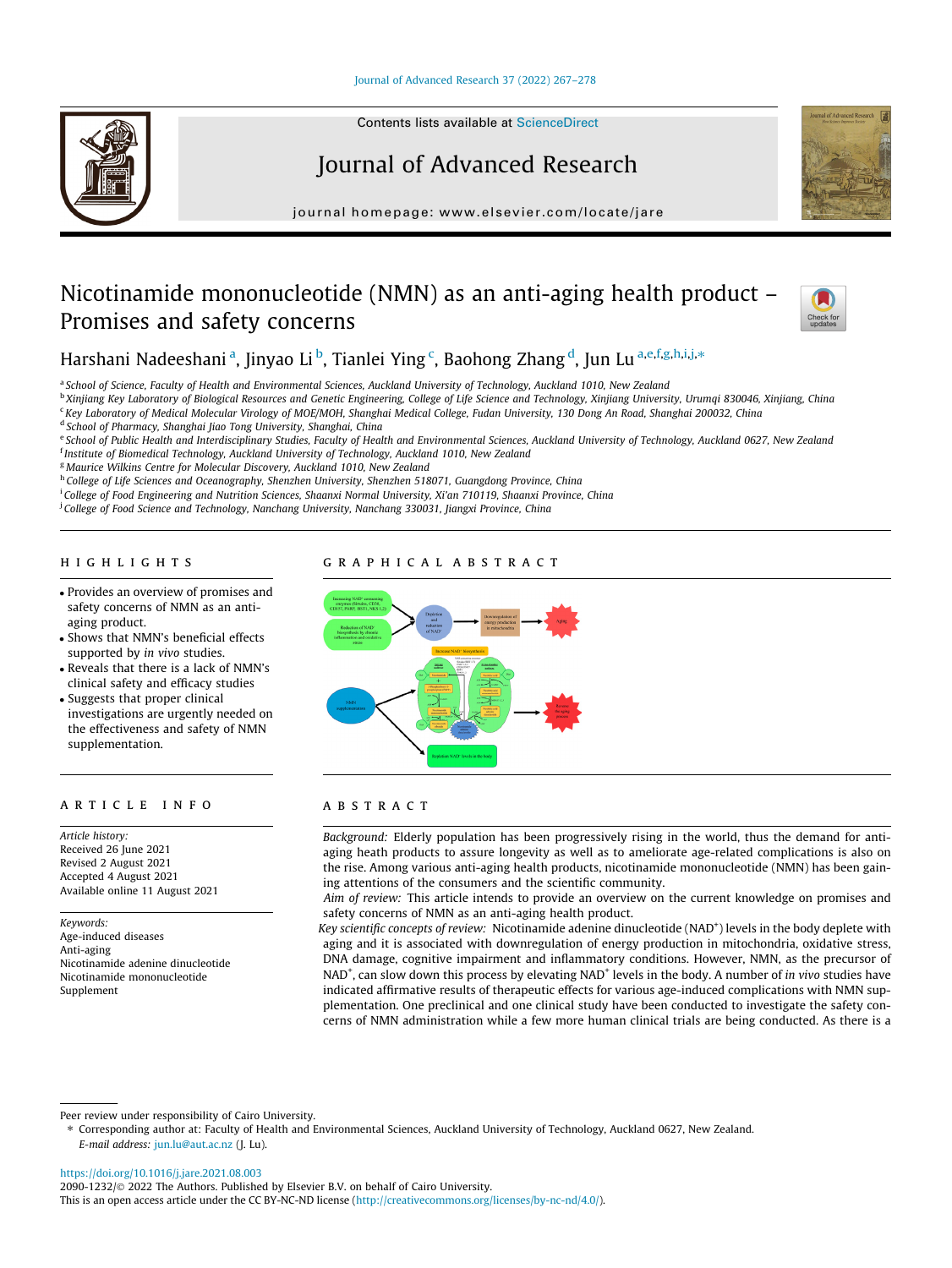large influx of NMN based anti-aging products on the market, proper clinical investigations are urgently needed to find out the effectiveness and safety of NMN supplementation.

 2022 The Authors. Published by Elsevier B.V. on behalf of Cairo University. This is an open access article under the CC BY-NC-ND license (<http://creativecommons.org/licenses/by-nc-nd/4.0/>).

# Introduction

The successful control of communicable diseases in the 20th century led to a sharp rise in the mean life expectancy of many countries. In 2019, number of persons, aged 65 or over was 702.9 million in the world and it is projected to be 1548.9 million by 2050 [\[1\].](#page-9-0) Percentage of global population aged 65 years or over in 2019 and future projections according to the medium-variant projection is illustrated in Fig. 1. Along with increasing elderly population, the prevalence of age-related diseases such as atherosclerosis, hypertension, osteoarthritis, neurodegenerative diseases including Alzheimer's and Parkinson's diseases, diabetes mellitus and cancers has gone up leading to heavy global socioeconomic and medical burden [\[2\]](#page-9-0).

Therefore, age management medical practices have been mushrooming in the world for recommending nutritional supplements, various drugs, exercise programs, hormone therapies and other treatments to mitigate the effect of aging. Consequently, the consumer demand and the global market value for anti-aging health products are on the rise [\[3\]](#page-9-0). Excessive demand of consumers and high profit margin for manufacturers are the major driving force behind the release of anti-aging health products without adequate safety testing [\[4\].](#page-9-0) Thus, careful comprehensive and stepwise scientific preclinical and clinical investigations are crucial to be conducted.

Among various anti-aging health products, nicotinamide mononucleotide (NMN) has been gaining an increasing attention as a promising anti-aging product. The mitochondrial decay, which is responsible for aging, can be reversed by the increased levels of nicotinamide adenine dinucleotide (NAD<sup>+</sup>) in the body. NMN is a precursor of NAD<sup>+</sup> that acts as an intermediate in NAD<sup>+</sup> biosynthesis, while dietary supplements of NMN are found to increase the  $NAD<sup>+</sup>$  levels in the body  $[5]$ . NMN is a bioactive nucleotide formed by the reaction between a nucleoside comprising nicotinamide and ribose and a phosphate group  $[6]$ . It naturally presents in a variety of plant and animal food sources. Furthermore, several studies have been carried out to investigate the potential of biotechnological production and purifying NMN from bacterial and yeasts [\[7\].](#page-9-0)

Other than anti-aging potential of NMN, a wide range of pharmacological activities have been identified in a number of in vivo studies. The link between NMN and the incidence of Alzheimer's disease, obesity and associated complications, cerebral and cardiac ischemia, and age- and diet-induced type 2 diabetes has been studied extensively [\[8\]](#page-9-0). Though, previous attention of scientific community has been paid on NMN only as an intermediate in



Fig. 1. Percentage of global population aged 65 years or over according to the medium-variant projection (UN, 2019).

NAD<sup>+</sup> biosynthesis, recently, a number of pharmacological activities triggered by increasing NAD<sup>+</sup> levels in the body, especially anti-aging activity have been taken the centre of attention. As a result, a number of studies including cell culture, animal models and human clinical trials have been conducted to investigate the promises and the safety concerns of using NMN as an anti-aging health product and the potential of using NMN as a supplement to avoid age-related disease conditions. Hence, this review intends to present the most recent advances and current knowledge on promises and safety concerns of the use of NMN as an anti-aging health product, its other pharmacological and therapeutic uses and mechanism of action underlying the anti-aging properties with an interest to stimulate further research and offer an insight to the possibility of translating successful preclinical and clinical antiaging outcomes of NMN into an effective treatment of aging and age-related diseases.

#### What is nicotinamide mononucleotide (NMN)?

Nicotinamide mononucleotide (NMN) exists as  $\alpha$  and  $\beta$  anomeric forms while it is identified as nicotinamide ribotide, nicotinamide-1-ium-1- $\beta$ -D-ribofuranoside 5'-phosphate,  $\beta$ nicotinamide ribose monophosphate and 3-carbamoyl-1-[5-O-  $(hydroxyphosphinato)-\beta-D-ribofuranosyl]$  pyridinium, among others [\[9\].](#page-9-0) The  $\beta$  form is the active anomer and NMN is naturally structured as a result of a reaction, which catalysed by nicotinamide phosphoribosyltransferase enzyme, between a phosphate group and a nucleoside comprising nicotinamide (an amide form of vitamin  $B_3$ ) and ribose  $[10]$ . NMN is a bioactive nucleotide with a pyridine base and its molecular weight is 334.22 g/mol. It is fairly acidic and water-soluble compound. The solubility has been reported to be  $1.8 \text{ mg/mL}$  [\[11\]](#page-9-0) (Fig. 2).

NMN is mainly located in the nucleus, mitochondria and cytoplasm, whereas in the human body, it can be found in placenta tis-sue and body fluids such as blood and urine [\[9\]](#page-9-0). It is naturally found in a variety of fruits and vegetables including immature soybean pods, cabbage, cucumber, broccoli, tomato, mushroom and



Phosphate group

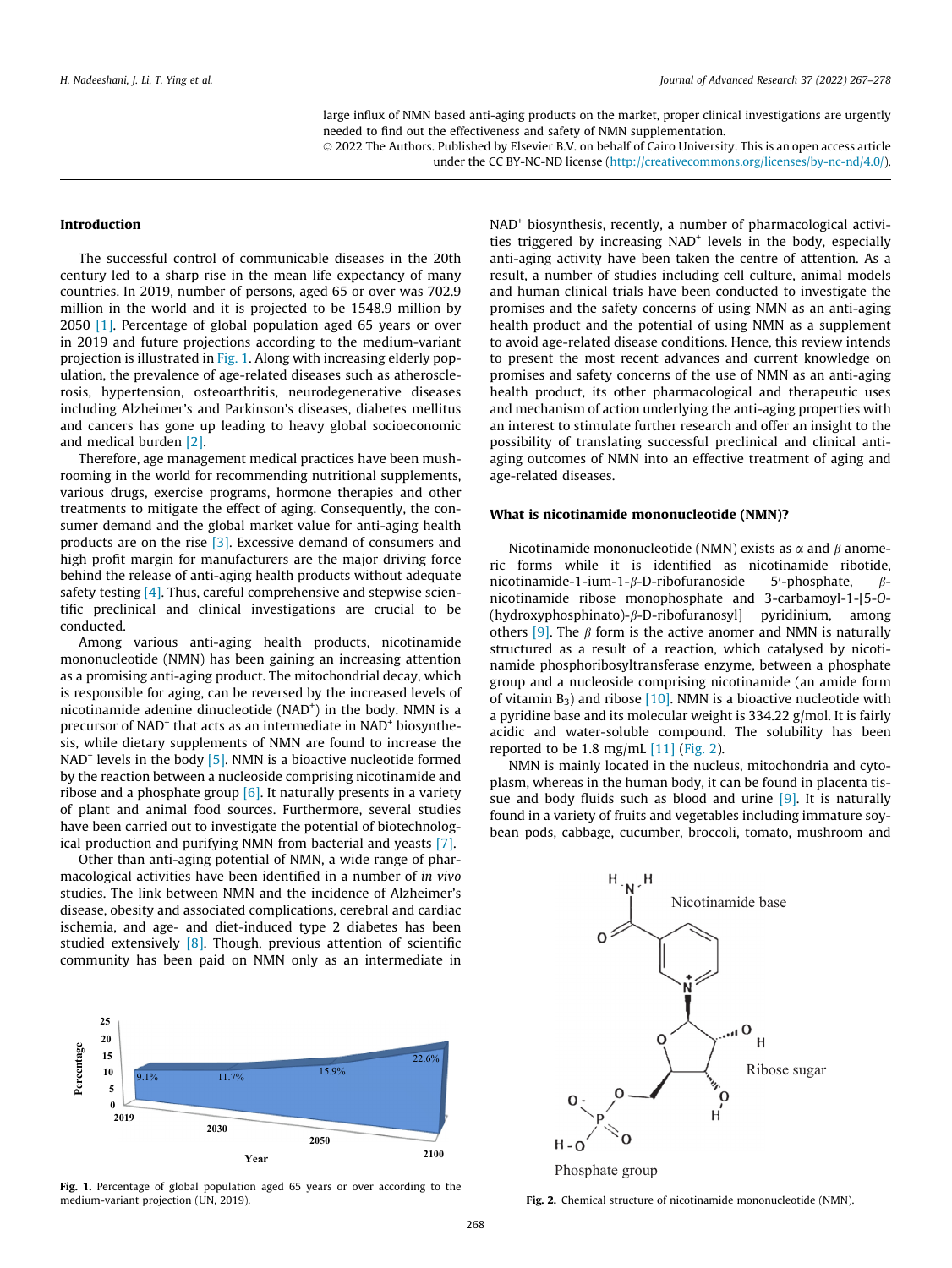avocado as well as in raw beef and shrimp. The NMN content in these vegetables and fruits are 0.25–1.88 mg/100 g and 0.26–1.6 0 mg/100 g, respectively, whereas raw beef and shrimp contain comparatively lower level of NMN than those plant-based food (0.06–0.42 mg/100 g). Based on the evidence of the presence of NMN in red blood cells, it has been put forward that physiologically pertinent NMN contents, which are required for the biosynthesis of NAD<sup>+</sup> and many physiological functions, are absorbed from daily food sources [\[10\]](#page-9-0).

NMN is an intermediate of  $NAD<sup>+</sup>$  biosynthesis.  $NAD<sup>+</sup>$  is a very important metabolic redox co-enzyme in eukaryotic organisms and is essential component for large number of enzymatic reactions. It plays a vital role in a variety of biological processes of the body including cell death, aging, gene expression, neuroinflammation and DNA repair, which indicating a significance role of  $NAD<sup>+</sup>$  in longevity and health of human life [\[12\]](#page-9-0). As revealed by many recent studies, deficiency of NAD<sup>+</sup> can be compensated by the NMN supplementation that affects a range of pharmacological activities in different disease conditions [\[13\]](#page-9-0).

Several methods had been used to prepare and purify NMN: incubation of diphosphopyridine nucleotide in a non-phosphate buffer and fluoride with potato pyrophosphatase, synthesis of NMN from nicotinamide by human hemolysates and erythrocytes, and specific hydrolysis of pyrophosphate bond of  $NAD^+$  using  $NAD^+$ pyrophosphatase and metal catalysts [\[7\].](#page-9-0) However, these methods are not rather efficient and they produce low amounts of NMN, giving rise to high price of NMN. Currently, microbial biotechnologies are used to obtain NMN. Nevertheless, innovative methods and optimisations are essential in order to address the high cost and purity issues of NMN. Many studies have been performed using simple and efficient biotechnological production and purification methods using bacteria and yeast to make NMN production cost effective [\[14\].](#page-9-0)

Though at first, NMN was only considered as a source of cellular energy and an intermediate in NAD<sup>+</sup> biosynthesis, currently, the attention of the scientific community has been paid on anti-aging activity and a variety of health benefits and pharmacological activities of NMN which are related to the restoring of NAD<sup>+</sup>. Thus, NMN has therapeutic effects towards a range of diseases, including ageinduced type 2 diabetes, obesity, cerebral and cardiac ischemia, heart failure and cardiomyopathies, Alzheimer's disease and other neurodegenerative disorders, corneal injury, macular degeneration and retinal degeneration, acute kidney injury and alcoholic liver disease [\[15\]](#page-9-0).

# Mechanism underlying the anti-aging activity of NMN

Aging, as a natural process is identified by downregulation of energy production in mitochondria of various organs such as brain, adipose tissue, skin, liver, skeletal muscle and pancreas due to the depletion of NAD<sup>+</sup>  $[16]$ . NAD<sup>+</sup> levels in the body decrease as a consequence of increasing  $NAD<sup>+</sup>$  consuming enzymes when aging [\[17\].](#page-9-0) These NAD<sup>+</sup> consuming enzymes include NADase (CD38/CD157), poly (ADP-ribose) polymerase (PARP), NAD<sup>+</sup> dependent acetylase (sirtuins), BST and tankyrase (TNKS) [\[18\].](#page-9-0) Sirtuins consume NAD<sup>+</sup> in order to execute a variety of functions such as deacetylation, deglutarylase, lipoamidase, demalonylase and desuccinylase activities. Regulation of longevity, aging and age-associated physiological changes is one of the substantial aspects of sirtuin biology [\[19\],](#page-9-0) while CD38 utilises NAD<sup>+</sup> to produce cyclic ADP-ribose and nicotinamide. Apart from that, PARP expends NAD<sup>+</sup> to form branched ADP-ribose polymers which assists in DNA repairing [\[20\].](#page-9-0) This depleted NAD<sup>+</sup> level by NAD<sup>+</sup> consuming enzymes can be compensated by administration of NMN to the body since NMN is an intermediate compound of the NAD<sup>+</sup> biosynthesis.

There are three different biosynthesis pathways to produce NAD<sup>+</sup> in mammalian cells including *de novo* synthesis from tryptophan, salvage and Preiss-Handler pathways. Among these three pathways, NMN is an intermediate by-product in salvage pathway, and it is involved in NAD<sup>+</sup> biosynthesis through salvage and Preiss-Handler pathways as illustrated in Fig. 3 [\[15\]](#page-9-0). The salvage pathway is the most efficient and the main route for the NAD<sup>+</sup> biosynthesis, in which nicotinamide and 5-phosphoribosyl-1-pyrophosphate are converted to NMN with the enzyme action of NAMPT followed by conjugation to ATP and conversion to NAD by NMNAT [\[21\].](#page-9-0) Furthermore, NAD<sup>+</sup> consuming enzymes are responsible for degradation of NAD<sup>+</sup> and consequent formation of nicotinamide as a byproduct [\[13\]](#page-9-0). In the Preiss-Handler pathway, initially, nicotinic acid is converted to nicotinic acid mononucleotide (NAMN) by nicotinic acid phosphoribosyl-transferase enzyme (NAPRT) activity followed by biosynthesis of nicotinic acid adenine dinucleotide (NAAD<sup>+</sup>) from NAMN using nicotinamide/nicotinic acid mononucleotide adenylyltransferase (NMNAT  $1/2/3$ ). Subsequently, NAAD<sup>+</sup> is transformed to NAD<sup>+</sup> by NAD<sup>+</sup> synthetase (NADS) using ATP and ammonia [\[22\]](#page-9-0).

Chronic inflammation and oxidative stress, which come along with aging, are the causes for reduction and inhibition of NAMPT-mediated NAD<sup>+</sup> biosynthesis [\[23\].](#page-9-0) The depletion of NAD<sup>+</sup> contents along with aging, which particularly of nuclear origin, is associated with interruption of mitochondrial regulation of PCG- $1\alpha/\beta$ -independent pathway of oxidative-phosphorylation as well, causing pseudohypoxia. This incident can be overturned by raising the NAD<sup>+</sup> content  $[24]$ .

Apart from reducing the functions of mitochondria, biological changes such as cognitive impairments, DNA damage and sirtulin gene inactivation, are brought about by aging which can be evaded by enhancing NAD<sup>+</sup> count in the body  $[24]$ . Apart from NMN supplementation, NAD<sup>+</sup> levels in the body can be increased as a response to conditions related to lower energy intake [\[25\],](#page-9-0) calorie restriction, fasting, lack of glucose content in the body and exercise. Nevertheless, NAD+ levels decrease as a consequence of intake of high-fat diets and aging [\[26\].](#page-9-0)



Fig. 3. NAD+ biosynthesis pathways in which NMN involves. Biosynthetic pathways of NAD+ in mammalian cells in which NMN involves are Preiss–Handler and salvage pathways, and the salvage pathway is the major source of NAD+. NAMPTnicotinamide phosphoribosyltransferase; ATP-adenosine triphosphate; ADP-adenosine diphosphate; NMNAT-nicotinamide mononucleotide adenylyltransferase; NRK-nicotinamide riboside kinases; NAPRT-nicotinate phosphoribosyltransferase; NADS-nicotinamide adenine dinucleotide synthetases.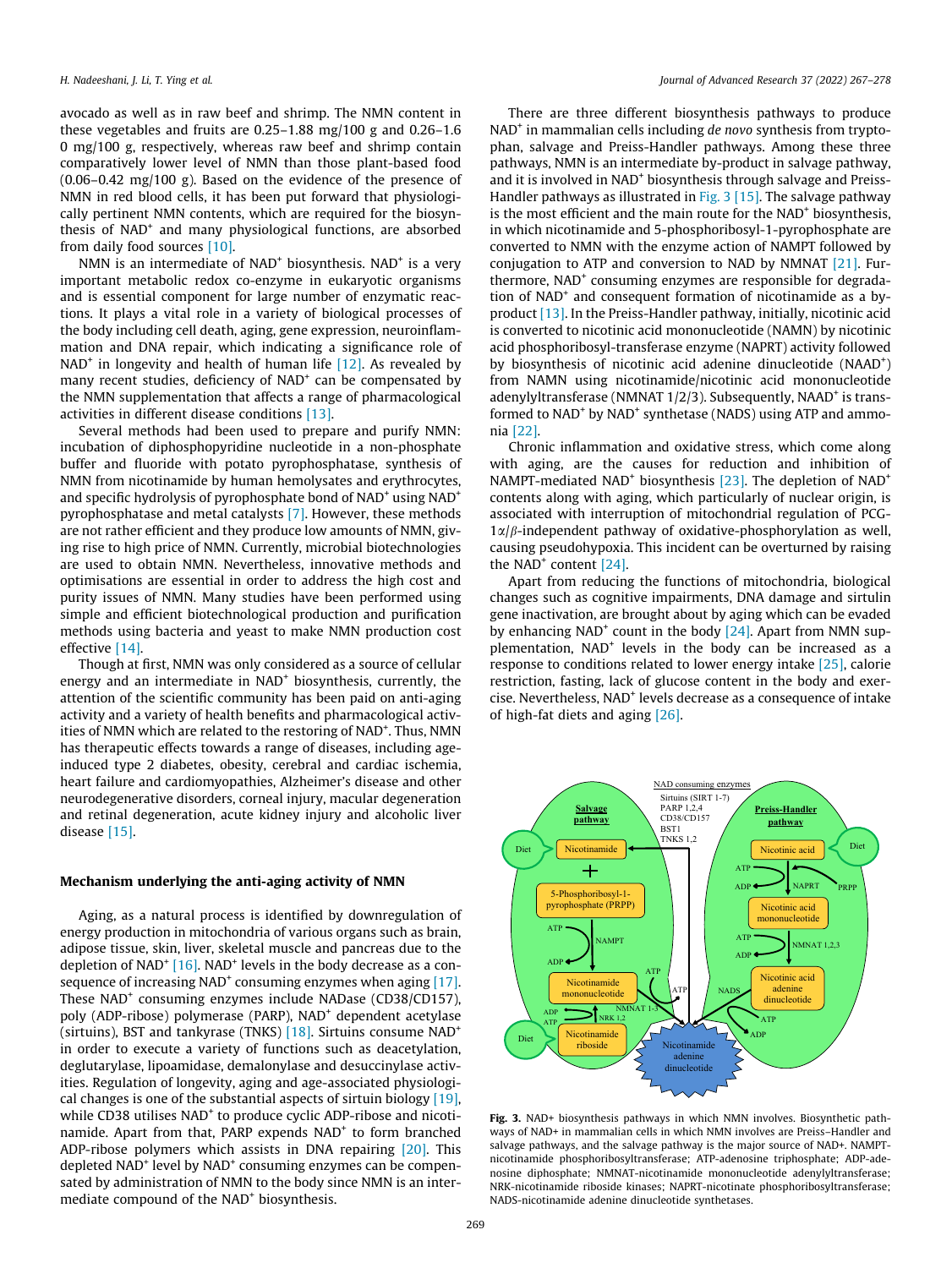Currently, several studies have shown that NMN, the NAMPT reaction product, is able to be utilised to trigger the SIRT1 activity [\[27\]](#page-9-0). It has been shown that when there is not adequate  $NAD^+$ levels, SIRT1 becomes unable to block hypoxia-inducible factor 1 alpha (HIF-1) and elevated levels of which blocks the communication between mitochondria and nucleus at the cellular level and between adipose tissue and hypothalamus at the systemic level [\[28\]](#page-9-0). The resulting interruption in mitochondria and nuclear communication causes swift reduction in mitochondrial function that leads to the development of age-associated complications and diseases. Nevertheless, the particular communication and mitochondrial function can be restored by the administration of NMN as the NAD<sup>+</sup> precursor  $[24]$ . Causes for reducing NAD+ levels when aging and mechanism underlying anti-aging activity of NMN are illustrated in Fig. 4. The nutraceutical industry has already started to market NMN aggressively as a highly efficient and viable antiaging health product to enhance the NAD<sup>+</sup> levels  $[15]$ , thus to provide longevity to the general population. In addition, many studies are carried out to investigate the potential anti-aging activity of NMN and their applicability and usability.

# Promises and efficacy as an anti-aging health product

Many studies have been carried out to investigate the promises and efficacy of NMN as an anti-aging health product for managing and regulating aging and age-associated complications and diseases using cell culture, animal models and human clinical investigations. In vivo studies, which have been carried out to investigate anti-aging therapeutic effects of NMN administration, are summarised in [Table 1,](#page-4-0) including animal models, given NMN dose, duration and observed effects. According to Yoshino et al. [\[23\]](#page-9-0), during the aging process, NAMPT and NAD<sup>+</sup> levels significantly decrease in various organs and NMN administration could enhance NAD<sup>+</sup> levels (from 500 to 1550 pmol/mg-tissue), insulin secretion, insulin sensitivity and lipid profile in age-induced type 2 diabetic mice. Administration of NMN also can restore gene expression linked to circadian rhythm, inflammatory response and oxidative stress, and improve hepatic insulin sensitivity, partially by SIRT1 activation.

De Picciotto et al. [\[29\]](#page-9-0) found that NMN supplementation was capable of restoring NAD<sup>+</sup> levels (by threefold), vascular SIRT1 activity, maximum carotid artery endothelium-dependent dilation, and nitric oxide-mediated carotid artery endothelium-dependent dilation in mice. Kawamura et al. [\[30\]](#page-9-0) have reported that NMN retained in animals for longer period than nicotinamide. NMN resulted in a higher yield of NAD<sup>+</sup> (80 nmol/g of liver tissue) in salvage biosynthesis pathway activating higher response of SIRT1 than nicotinamide.

Mills et al. [\[10\]](#page-9-0) found that devoid of any apparent deleterious effect or toxicity, NMN effectively suppressed aging-induced body weight gain and ameliorated eye dysfunction in mice. It maintained healthy plasma lipid profile, insulin sensitivity, physical activity, energy metabolism and other physiopathologies. Additionally, NMN supplementation averted alterations in age-



Fig. 4. Causes for reducing NAD+ levels when aging and mechanism underlying anti-aging activity of NMN. DNA damage, chronic inflammation, oxidative stress and increasing NAD+ consuming enzymes (sirtuins, CD38/CD157, PARP, TNKS and BST) accelerate NAD degradation. The reduced levels of NAD+ cause downregulation of energy production in mitochondria, leading to aging and various age-associated diseases. NMN supplementation can reinstate NAD+ levels in the body through biosynthesis pathways, reversing the aging process and preventing age-associated diseases.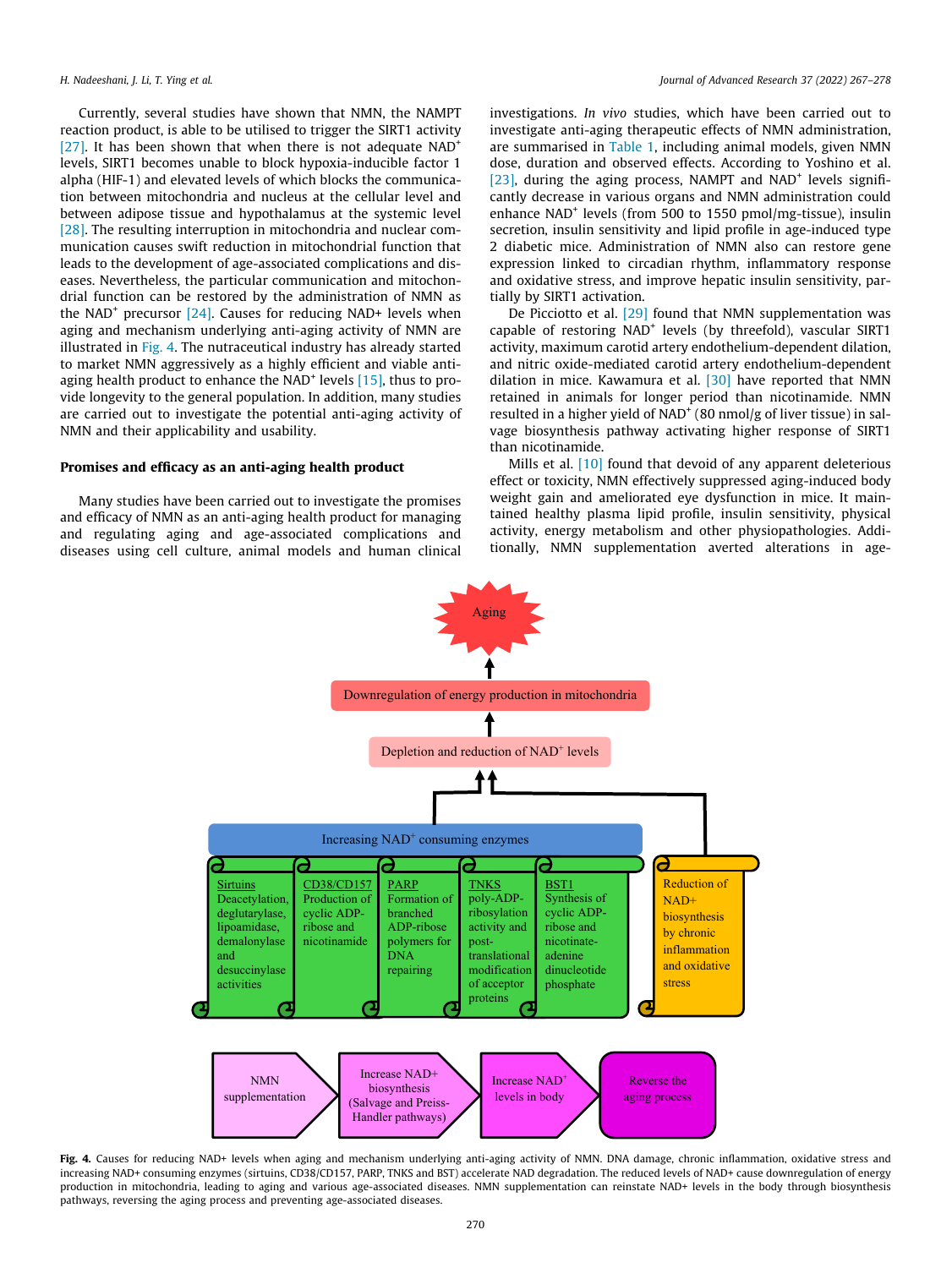# <span id="page-4-0"></span>Table 1

Anti-aging therapeutic effects of NMN administration in vivo.

| Therapeutic effect/<br>age-related<br>complication                                                                | Model                                                                | NMN dose and duration                                                                                                                                                                                   |                                                                                                       | Effect                                                                                                                                                                                                                                                   |                                                                                                                                                                                                                                                                                                                                                                                                                                                                            |                                                                                                                            | Reference |
|-------------------------------------------------------------------------------------------------------------------|----------------------------------------------------------------------|---------------------------------------------------------------------------------------------------------------------------------------------------------------------------------------------------------|-------------------------------------------------------------------------------------------------------|----------------------------------------------------------------------------------------------------------------------------------------------------------------------------------------------------------------------------------------------------------|----------------------------------------------------------------------------------------------------------------------------------------------------------------------------------------------------------------------------------------------------------------------------------------------------------------------------------------------------------------------------------------------------------------------------------------------------------------------------|----------------------------------------------------------------------------------------------------------------------------|-----------|
| Age- and diet-<br>induced diabetes                                                                                | Age-induced and<br>high-fat-induced<br>diabetic mice                 |                                                                                                                                                                                                         | $IP - 500$ mg/kg body weight/day, age<br>induced mice - 11 days, high-fat<br>induced mice - 7-10 days | Enhanced insulin secretion, insulin sensitivity and lipid profile in<br>age-induced type 2 diabetic mice<br>Improved hepatic insulin sensitivity and glucose tolerance in high-<br>fat-induced diabetic mice                                             |                                                                                                                                                                                                                                                                                                                                                                                                                                                                            | [23]                                                                                                                       |           |
| Age-associated<br>vascular<br>dysfunction and<br>oxidative stress                                                 | Aged (26-<br>28 months) C57BI/<br>6 mice                             | weight/day, 8 weeks                                                                                                                                                                                     | Drinking water $-300$ mg/kg body                                                                      | Restored maximum carotid artery endothelium-dependent<br>dilation and nitric oxide-mediated carotid artery endothelium-<br>dependent dilation<br>Reduced vascular oxidative stress, normalised aortic stiffness and<br>activated vascular SIRT1 activity |                                                                                                                                                                                                                                                                                                                                                                                                                                                                            |                                                                                                                            | $[29]$    |
| Anti-aging activity<br>and longer<br>retention in the<br>body                                                     | Wistar rats<br>(7 weeks)                                             |                                                                                                                                                                                                         | IP $-$ 45 $\mu$ mol/kg body weight, Single                                                            | Retained in the body for longer period than nicotinamide Resulted<br>a higher yield of NAD <sup>+</sup> activating higher response of SIRT1 than<br>nicotinamide and better anti-aging activity and longevity than<br>nicotinamide                       |                                                                                                                                                                                                                                                                                                                                                                                                                                                                            |                                                                                                                            | $[30]$    |
| Alzheimer's disease                                                                                               | $APP_{(swe)}/PS1_{(\Delta E9)}$<br>double transgenic<br>(AD-Tg) mice | Subcutaneously $-100$ mg/kg body<br>weight/every other day, 28 days                                                                                                                                     |                                                                                                       |                                                                                                                                                                                                                                                          | Enhanced mitochondrial bioenergetic functions<br>Reduced expression of amyloid precursor protein (APP)                                                                                                                                                                                                                                                                                                                                                                     |                                                                                                                            |           |
| Age-associated<br>physiological<br>decline                                                                        | Wild-type C57BL/<br>6N mice                                          | Drinking water $-100$ and 300 mg/kg<br>body weight/day, 12 months                                                                                                                                       |                                                                                                       |                                                                                                                                                                                                                                                          | Suppressed aging-induced body weight gain<br>Ameliorated eye functions, healthy plasma lipid profile, insulin<br>sensitivity, physical activity, energy metabolism and other<br>physiopathologies<br>Averted alterations in age-associated gene expression Enhanced<br>mitonuclear protein imbalance and mitochondrial oxidative<br>metabolism in skeletal muscles                                                                                                         |                                                                                                                            | $[10]$    |
| Therapeutic effect/age-<br>related complication                                                                   | Model                                                                |                                                                                                                                                                                                         | NMN dose and duration                                                                                 | Effect                                                                                                                                                                                                                                                   |                                                                                                                                                                                                                                                                                                                                                                                                                                                                            |                                                                                                                            | Reference |
| Alzheimer's disease                                                                                               | Wistar rats                                                          | Intracerebroventricular<br>$IP - 500$ mg/kg body<br>Restored learning and cognition<br>Enhanced energy metabolism and neuron survival<br>infusion of $A\beta_{1-42}$ oligomer in<br>weight/day, 10 days |                                                                                                       |                                                                                                                                                                                                                                                          | $[48]$                                                                                                                                                                                                                                                                                                                                                                                                                                                                     |                                                                                                                            |           |
| Age-associated<br>susceptibility to<br>acute kidney injury<br>Age-associated decline<br>in DNA repair<br>capacity | Aged (20 months) wild-type<br>129S2/Sv and C57BL/6 mice              |                                                                                                                                                                                                         | $IP - 500$ mg/kg body<br>weight/day, 4 days                                                           |                                                                                                                                                                                                                                                          | Eliminated ROS accumulation<br>Boosted NAD <sup>+</sup> and SIRT1 levels in aged kidneys<br>Protected aged kidneys from both ischemia-reperfusion-<br>and cisplatin-induced acute kidney injuries<br>Reduced DND damage<br>Protected against changes in haemoglobin and white blood<br>cell count including lymphocytes                                                                                                                                                    |                                                                                                                            | $[31]$    |
|                                                                                                                   | Aged (20-26 months) C57BL/<br>6] mice                                |                                                                                                                                                                                                         | $IP - 500$ mg/kg body<br>weight/day, 7 days                                                           |                                                                                                                                                                                                                                                          |                                                                                                                                                                                                                                                                                                                                                                                                                                                                            |                                                                                                                            | $[32]$    |
| Alzheimer's disease                                                                                               | $APP_{(swe)}/PS1_{(\Delta E9)}$ double<br>transgenic (AD-Tg) mice    |                                                                                                                                                                                                         | Subcutaneously – 100 mg/kg<br>body weight/every other day,<br>28 days                                 |                                                                                                                                                                                                                                                          | Improved of behavioural measures of cognitive impairments<br>Reduced inflammatory responses, synaptic loss, amyloid<br>plaque burden and $\beta$ -amyloid production by inhibition of<br>JNK activation                                                                                                                                                                                                                                                                    |                                                                                                                            |           |
| Age-related vascular<br>aging                                                                                     | Aged (18 months) C57BL/6J<br>mice                                    |                                                                                                                                                                                                         | Drinking water $-$ 400 mg/kg<br>body weight/day, 2 months                                             | density                                                                                                                                                                                                                                                  | Increased endurance<br>Improved blood flow in elderly mice by increasing capillary                                                                                                                                                                                                                                                                                                                                                                                         |                                                                                                                            | $[34]$    |
| Age-related cognitive<br>and behavioural<br>dysfunction                                                           | Aged (20 months) C57BL/6<br>mice                                     |                                                                                                                                                                                                         | Per oral – 300 mg/kg body<br>weight/day, 3 weeks                                                      |                                                                                                                                                                                                                                                          | Mitigated age-related decline in the sensory processing of<br>hypersensitivity, some aversive stimuli and other related<br>behaviours                                                                                                                                                                                                                                                                                                                                      |                                                                                                                            | $[35]$    |
| Aging-induced<br>cognitive<br>impairment                                                                          | Aged (24 months) Wistar rats                                         |                                                                                                                                                                                                         | IP $-$ 100 mg/kg body weight/<br>every other day, 28 days                                             | Stimulated neuroprotective effects<br>Reduced aging-induced cognitive decline<br>Alleviated age-associated memory and learning<br>impairments                                                                                                            |                                                                                                                                                                                                                                                                                                                                                                                                                                                                            |                                                                                                                            | $[36]$    |
| Therapeutic effect/age-related<br>complication                                                                    | Model                                                                |                                                                                                                                                                                                         |                                                                                                       | NMN dose and<br>duration                                                                                                                                                                                                                                 |                                                                                                                                                                                                                                                                                                                                                                                                                                                                            | Effect                                                                                                                     | Reference |
| Promoting micro-RNA profile in the<br>aorta, epigenetic rejuvenation<br>and anti-atherogenic effects              |                                                                      | Aged (24 months) C57BL/6 mice                                                                                                                                                                           |                                                                                                       |                                                                                                                                                                                                                                                          | IP $-500$ mg/kg body<br>Overturned age-associated<br>transformations in micro-RNA profile<br>weight/day, 14 days<br>in the aged mouse aorta<br>Enhanced mitochondrial<br>$IP - 62.5$ mg/kg,<br>bioenergetics<br>Single<br>Overturned physiological decline<br>Restrained postischemic NAD <sup>+</sup><br>depletion and cellular death<br>Inhibited mitochondrial excessive<br>fragmentation<br>Reduced mitochondrial protein<br>acetylation and ROS in the<br>hippocampus |                                                                                                                            | $[37]$    |
| Alzheimer's disease                                                                                               |                                                                      | C57BL/6 mice and transgenic mice with<br>mitochondria-targeted yellow fluorescence<br>protein (mito-eYFP) expression in neurons                                                                         |                                                                                                       |                                                                                                                                                                                                                                                          |                                                                                                                                                                                                                                                                                                                                                                                                                                                                            |                                                                                                                            | $[50]$    |
| Skeletal aging                                                                                                    |                                                                      | Aged (12 months) C57BL/6J mice                                                                                                                                                                          |                                                                                                       | Drinking water –<br>300 mg/kg body                                                                                                                                                                                                                       | weight/day, 3 months                                                                                                                                                                                                                                                                                                                                                                                                                                                       | Protected from skeletal aging<br>Reduced osteogenesis<br>Increased adipogenesis by regulating<br>mesenchymal stromal cells | $[38]$    |

(continued on next page)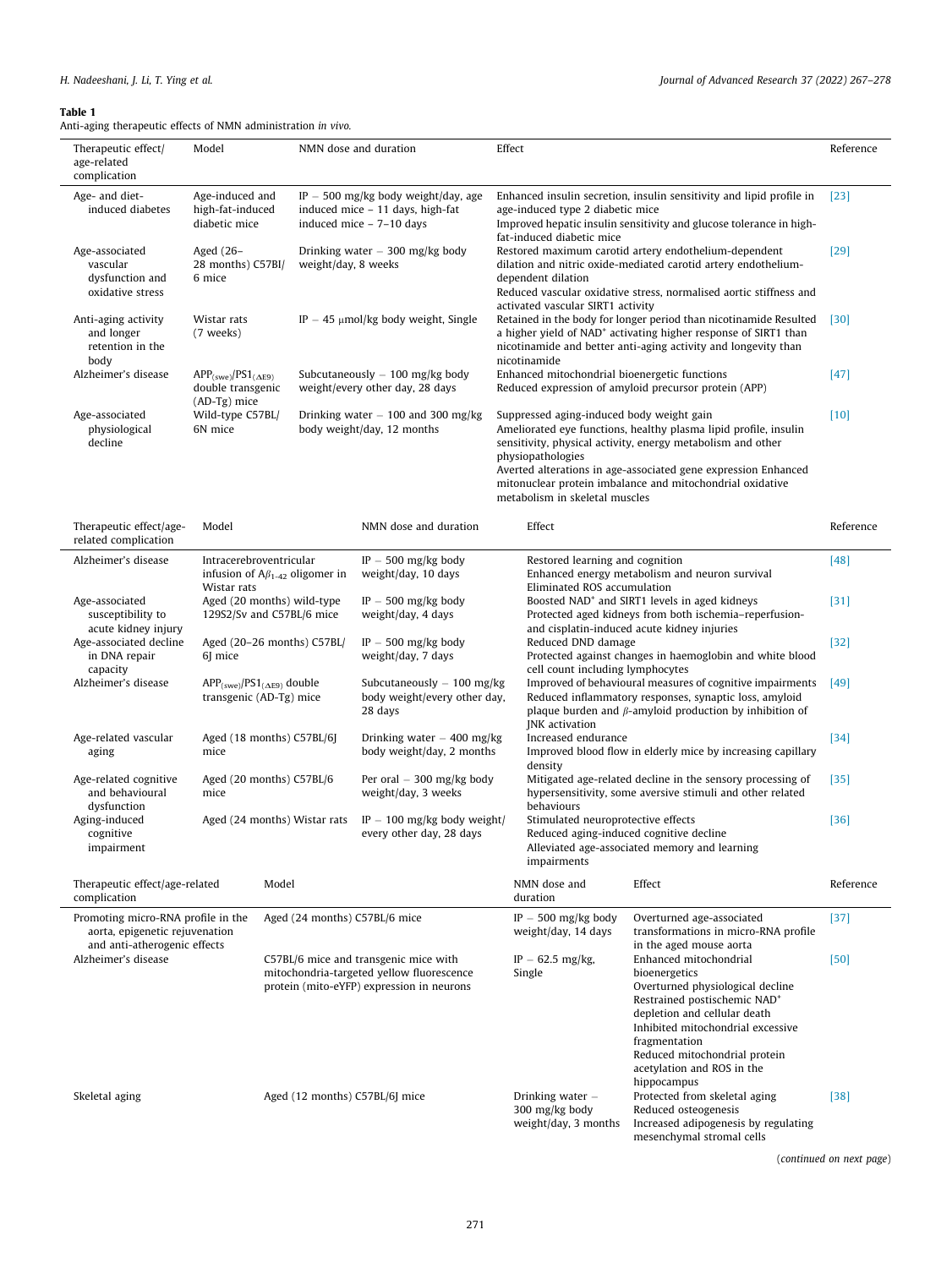Table 1 (continued)

| Therapeutic effect/age-related<br>complication                                                  | Model                                                                                                                              |                                                                 | NMN dose and<br>duration                                                                                                                                                                                                | Effect                                                                                                                                                                                                                                                                    | Reference |
|-------------------------------------------------------------------------------------------------|------------------------------------------------------------------------------------------------------------------------------------|-----------------------------------------------------------------|-------------------------------------------------------------------------------------------------------------------------------------------------------------------------------------------------------------------------|---------------------------------------------------------------------------------------------------------------------------------------------------------------------------------------------------------------------------------------------------------------------------|-----------|
| Age-associated<br>cerebromicrovascular<br>dysfunction and cognitive decline                     |                                                                                                                                    | IP $-500$ mg/kg body<br>weight/day, 14 days                     | Restored NAD <sup>+</sup> levels mitochondrial<br>energetic<br>Reduce oxidative stress<br>Reversed cerebrovascular endothelial<br>dysfunction<br>Improved neurovascular coupling<br>responses and cognitive performance | $[39]$                                                                                                                                                                                                                                                                    |           |
| Rescuing female fertility during<br>reproductive aging                                          | Aged (12-14 months) C57BL/6 female mice                                                                                            | Drinking water $-2$<br>g/L, 4 weeks                             | Restored NAD <sup>+</sup> levels and fertility<br>Rejuvenated oocyte quality<br>Supported the embryo development<br>reversing the adverse consequences<br>of elevated maternal age                                      | $[43]$                                                                                                                                                                                                                                                                    |           |
| Therapeutic effect/age-<br>related complication                                                 | Model                                                                                                                              | NMN dose and<br>duration                                        | Effect                                                                                                                                                                                                                  |                                                                                                                                                                                                                                                                           | Reference |
| Mitochondrial function and<br>cardioprotection in<br>myocardial ischemia/<br>reperfusion injury | Aged Wistar rats (22-24 months old)                                                                                                | $IP - 100$ mg/kg<br>body weight/<br>every other day,<br>28 days | Restored NAD <sup>+</sup> /NADH ratio                                                                                                                                                                                   | Enhanced hemodynamic parameters<br>Decreased dehydrogenase release and infarct size<br>Ameliorated mitochondrial membrane potential<br>Declined mitochondrial ROS and oxidative stress                                                                                    | [40]      |
| Promoting neurovascular<br>rejuvenation                                                         | Aged (24 months) C57BL/6 mice                                                                                                      | $IP - 500$ mg/kg<br>body weight/day,<br>14 days                 |                                                                                                                                                                                                                         | Promoted SIRT1 activatio in the neurovascular unit<br>Reversed age-associated alterations in neurovascular<br>transcriptome which predicted to be mediated by the<br>involvement of genes in anti-apoptosis, anti-inflammatory<br>and mitochondrial rejuvenation pathways | $[37]$    |
| advanced maternal age                                                                           | Oocyte quality reduction with Aged (64-68 weeks) ICR female mice                                                                   | $IP - 200$ mg/kg<br>body weight/day,<br>10 days                 | Restored NAD <sup>+</sup> levels<br>competency<br>Declined apoptosis                                                                                                                                                    | Increased ovulation, fertilisation capability and meiotic<br>Promoted cytoplasmic and nuclear maturation<br>Suppressed accumulation of DNA damage and ROS                                                                                                                 | $[42]$    |
| Werner syndrome                                                                                 | young<br>(Day 2) and old (Day 10) $wrn-1(gk99)$<br>and wild type N2 Caenorhabditis<br>elegans and Drosophila melanogaster<br>worms | 1 mM from the L4<br>stage                                       | Extended lifespan and health-span<br>cells by the NAD <sup>+</sup> repletion                                                                                                                                            | Improved proliferative potency and number of mitotic                                                                                                                                                                                                                      | $[52]$    |
| Ataxia telangiectasia                                                                           | Ataxia-telangiectasia mutated<br>B6;129S4-Atm <sup>tm1Bal</sup> /J mice                                                            | Drinking water -<br>12 mM, 2 weeks                              | Delayed memory loss<br>Extended lifespan<br>Stimulated neuronal DNA repair                                                                                                                                              | Normalized neuromuscular function<br>Improve mitochondrial quality via mitophagy                                                                                                                                                                                          | $[54]$    |

#### IP-Intraperitoneal.

associated gene expression in main metabolic organs, while enhancing mito-nuclear protein imbalance and mitochondrial oxidative metabolism in skeletal muscles. Guan et al. [\[31\]](#page-9-0) elaborated that NMN supplementation restored reduced contents of renal protective molecule, SIRT1 and its cofactor, NAD<sup>+</sup>. The heightened NAD<sup>+</sup> and SIRT1 levels in kidneys of aged mice protected aged kidneys from both ischemia–reperfusion- and cisplatin-induced acute kidney injuries.

As explained by Li et al. [\[32\]](#page-9-0), nudix homology domains (NHDs) are binding domains of  $NAD<sup>+</sup>$  and through binding to them,  $NAD<sup>+</sup>$  is able to regulate protein–protein interactions. The modulation of these interactions may lead to protecting the human body from aging, radiation and cancer. PARP1 is a critical protein that involves in DNA repairing. The inhibition of PARP1 is prevented by binding of NAD<sup>+</sup> to the NDH domain of DBC1 (deleted in breast cancer 1) nuclear protein. Nevertheless, when NAD<sup>+</sup> concentration is reduced with the age, DBC1 is progressively bound to PARP1, leading to accumulate DNA damage. This process of DNA damage can be reversed by restoring NAD<sup>+</sup> levels in the body. Results of this in vivo study showed that, NMN treatment increased hepatic NAD+ contents, disrupted DBC1-PARP1 complex, reduced DNA damage and defended against changes in haemoglobin and white blood cell count including lymphocytes.

Tsubota [\[33\]](#page-9-0) showed that NMN, as a sirtuins activating agent had protective effects against age-related ocular diseases such as glaucoma, dry eye and macular degeneration. As elaborated by Das et al. [\[34\]](#page-9-0), reduction of blood flow and capillary density with

aging is a main cause of morbidity and mortality, whereas NMN as a NAD<sup>+</sup> precursor can reverse these to a certain extent by triggering sirtuin deacylases (SIRT1-7). NMN supplementation could increase NAD levels in liver and gastrocnemius tissues by nearly 5 and 1 folds, respectively. Johnson et al. [\[35\]](#page-9-0) observed that in vivo occurrence of age-associated cognitive and behavioural dysfunctions was induced by declined NAMPT-mediated NAD<sup>+</sup> biosynthesis causing 40% gradual decrease of NAD<sup>+</sup> levels in the hippocampus, predominately in CA1 region. It showed that, even by short term supplementation of NMN, NAD<sup>+</sup> levels could be restored, while mitigating the age-related changes in the sensory processing of hypersensitivity, several other aversive stimuli and other associated behaviours, enhancing the quality of later lives. A prospective downstream effector was identified, namely, calcium/calmodulin-dependent serine protein kinase, which got reduced in hippocampus along with age-related NAD<sup>+</sup> drop. The promoter activity of this effector was regulated in a SIRT1 reliant manner, while its expression could be enhanced by NMN supplementation.

Hosseini et al. [\[36\]](#page-9-0) reported that in vivo intraperitoneal injection of NMN and NMN together with melatonin stimulated neuroprotective effects and alleviated age-associated memory and learning impairments. Furthermore, the administration of them separately or in combination enhanced mitochondrial function and decreased apoptosis cell count both in hippocampus and prefrontal cortex regions of aged rats. Kiss et al. [\[37\]](#page-9-0) illustrated that age-associated NAD<sup>+</sup> decline was linked with mis-regulation of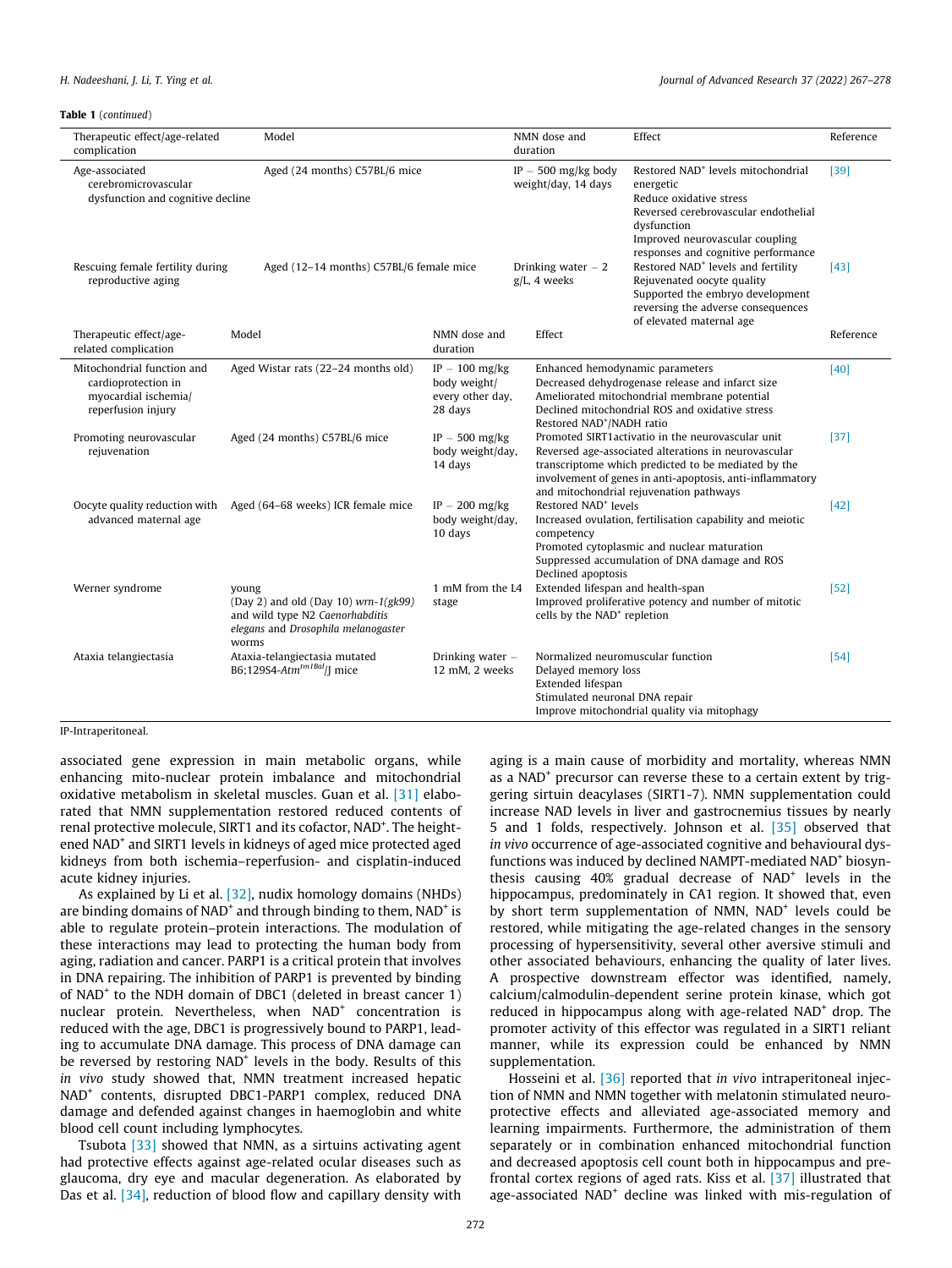vascular mico-RNA expression, NMN intraperitoneal treatments resulted in anti-aging transformations mouse aorta mico-RNA expression profile. It was predicted that epigenetic rejuvenation and anti-atherogenic effects were some of regulatory consequences of NMN. NMN treatment distinctively expressed mico-RNAs in aged vessels.

The role of NMN in fighting against age-associated disorders, such as skeletal aging associated with reduced osteogenesis and increased adipogenesis by regulating mesenchymal stromal cells (MSCs), was studied by Song et al. [\[38\].](#page-9-0) MSCs are nonhematopoietic stem cells that contain regeneration capacity. NMN supplementation led to self-renewal of MSCs along with decreased adipogenesis and strengthened osteogenesis through upregulating SIRT1 activity in mice. In addition, NMN has been identified as a promising and potential therapeutic agent for skeletal aging which is able to regulate bone-fat imbalance via SIRT1 and rejuvenation and expansion of aged MSCs.

Tarantini et al. [\[39\]](#page-9-0) found that age-related increase of oxidative stress and cerebromicrovascular dysfunction, which exacerbated neurovascular coupling responses and age-related cognitive decline, were caused by reduced  $NAD<sup>+</sup>$  availability with aging. NMN supplementation could restore tissue NAD levels by fold change of 1 and overturn these processes which led to improved cognitive performance in aged mice. Hosseini et al. [\[40\]](#page-9-0) examined the individual and the combined outcome of NMN preconditioning and melatonin postconditioning on mitochondrial function and cardioprotection in myocardial ischemia/reperfusion injury of aged Wistar rats, because ischemic heart diseases are the foremost reasons for mortality and disability in elderly. This treatment ameliorated mitochondrial membrane potential, declined mitochondrial ROS and oxidative stress and restored the balance between the oxidised and reduced forms of NAD. The consequences of the combined therapy of NMN and melatonin on these beneficial effects were greater than those of individual treatments.

According to Kiss et al. [\[41\]](#page-9-0) in vivo NMN supplementation enhanced NAD<sup>+</sup> levels followed by promoting SIRT1 activation and improving neurovascular functions and cognitive performances. These protective effects caused by NMN treatments on neurovascular function were predicted to be mediated by the involvement of genes in anti-apoptosis, anti-inflammatory and mitochondrial rejuvenation pathways which are attributable to versatile sirtuin-regulated anti-aging alterations in the neurovascular gene expression.

Miao et al. [\[42\]](#page-10-0) showed that NMN supplementation improved the oocyte quality through restoring NAD<sup>+</sup> levels (nearly 50%) in mice. It increased ovulation, fertilisation capability and meiotic competency, while promoting cytoplasmic and nuclear maturation in order to maintain euploidy. Furthermore, NMN reinstated mitochondrial functions of aged oocytes to mitigate accumulation of DNA damage and reactive oxygen species, leading to low levels of apoptosis. This finding is echoed by Bertoldo et al.  $[43]$  who further indicated that restoration of fertility in aged mice and other benefits of NMN treatment could be recapitulated by the transgenic overexpression of SIRT2. Apart from rejuvenating oocyte quality of aged animals, NMN supported the embryo development, reversing the adverse consequences of elevated maternal age on developmental milestones by increasing NAD levels in ovarian tissue from nearly 200 to 300 pmol/mg. Fu and Zhang [\[44\]](#page-10-0) conducted an experiment for a patent application for using  $\beta$ -NMN in preparation of anti-aging health-care products or drugs using aged mice. It was found that the NMN administration could extend the life span of mice by  $\sim$ 29%. Aging is the most influential determinant and the greatest known risk factor for neurodegenerative diseases such as Alzheimer's disease (AD) and Parkinson's disease (PD) [\[45\].](#page-10-0) It has been illustrated that elevation of NAD<sup>+</sup>, sirtuins, CD38, PARP and SARM1 (sterile alpha and TIR motif containing 1) protein levels through NMN supplementation were capable of inducing neuronal mitophagy to ameliorate cognitive decline in Caenorhabditis elegans model of AD [\[46\]](#page-10-0).

Long et al. [\[47\]](#page-10-0) suggested that depletion of cellular and mitochondrial NAD+ contents induced mitochondrial abnormalities, activation of NAD glycohydrolases and bioenergetic failure as well as cell death. NMN supplementation decreased mitochondrial fragmentation and mutant amyloid precursor protein levels (38%) in mice without observing any detrimental side effects, while it enhanced mitochondrial bioenergetic functions.

Wang et al. [\[48\]](#page-10-0) indicated that intraperitoneal administration of NMN restored learning and cognition in AD model Wistar rats, while enhancing energy metabolism and neuron survival and preventing ROS accumulation and the central biomarker (amyloid beta) induced neuronal death. Yao et al. [\[49\]](#page-10-0) has also reported improvements of behavioural measures of cognitive impairments and reduction of multiple AD-linked pathological characteristics such as inflammatory responses, synaptic loss, amyloid plaque burden and  $\beta$ -amyloid production by inhibition of JNK activation in mice after subcutaneous administration of NMN.

According to Klimova et al. [\[50\],](#page-10-0) in vivo NMN administration enhanced mitochondrial bioenergetics, overturned physiological decline and restrained postischemic NAD<sup>+</sup> depletion and cellular death. Furthermore, increasing NAD<sup>+</sup> levels in mitochondria (from 3.12 to 5.51 nmol/mg) by NMN supplementation caused many metabolic changes such as SIRT3-mediated decline in mitochondrial protein acetylation, which defended mitochondria by detrimental effects of ROS and excessive and impetuous fragmentation. In addition, according to Lu et al. [\[51\],](#page-10-0) NMN could cause considerable beneficial effects, attenuate apoptosis and enhance mitochondrial inhibitor induced declining of energy metabolism in PD-like neuropathological and behavioural changes as resulted in cellular model of PD, utilising rotenone-treated PC12 cells. They investigated increased ATP1 and NAD<sup>+</sup> levels (30%) in PC12 cells, necrotic and apoptotic cell death and cell survival with NMN supplementation.

Fang et al. [\[52\]](#page-10-0) investigated that approximately two folds repletion of NAD+ through NMN unusually delayed accelerated aging and extended lifespan of Caenorhabditis elegans and Drosophila melanogaster models of Werner syndrome. A short-term treatment of NAD+ precursor, nicotinamide riboside (NR) improved cochlear health, restored outer hair cell loss and prevented hearing loss in  $CSB^{m/m}$  mice [\[53\]](#page-10-0). It showed that, as a precursor of NAD<sup>+</sup>, NMN may have the same potential to prevent the age-related and Cockayne syndrome-related hearing loss. Fang et al. [\[54\]](#page-10-0) demonstrated that boosting NAD<sup>+</sup> through NMN supplementation evidently extended in vivo lifespan, normalized neuromuscular functions, stimulated neuronal DNA repair and ameliorated neuropathological defects.

#### Safety concerns and challenges

The ultimate goal of geroscience is to discover approaches to boost natural defence mechanisms and prolong healthy lifespan through better management of the risks posed to cells and tissues of humans. Due to the continuous enhancement of the living standards of people, the desire of healthy longevity has become progressively stronger. Conversely, there is a possibility to achieve the maximum life span specified by the nature through decelerating the rate of aging. Using tiny molecules to slow down the aging process and enhancing aging-associated outcomes is a flourishing research area at the present [\[55\]](#page-10-0). Furthermore, at the present, the number of anti-aging medicines and health products are commercially available and popular among elderly consumers [\[56\].](#page-10-0) Along with the current concerns on aging as a natural biological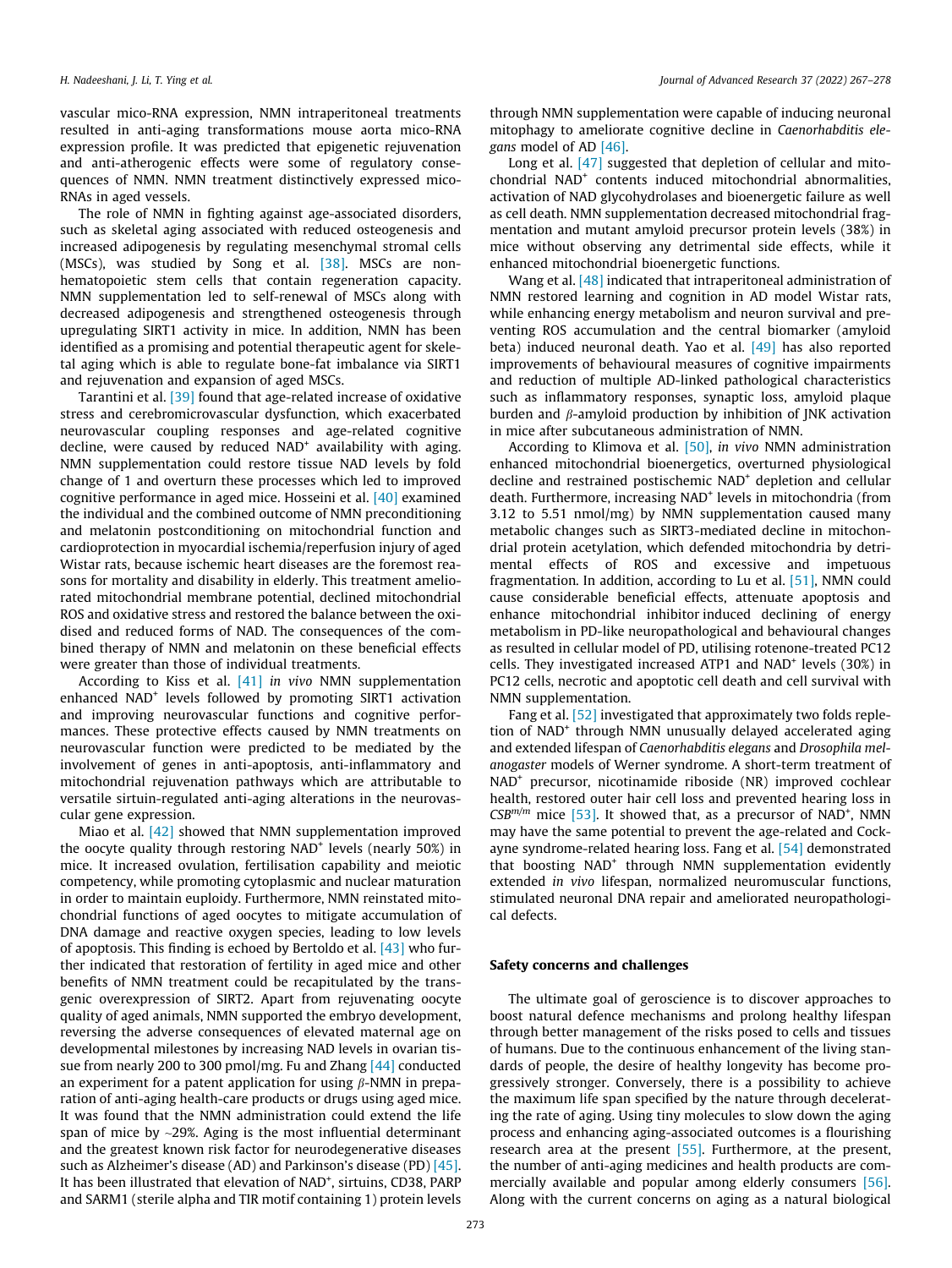process, many researches on longevity are being conducted to understand and manage the aging process through anti-aging interventions, while complying with gerontological and biogerontological aspects.

Fu and Zhang [\[44\]](#page-10-0) have applied for a patent application for using  $\beta$ -NMN in the preparation of healthcare products or antiaging drugs as a single dose of 1–500 mg/kg body weight/day of  $\beta$ -NMN. The healthcare products or anti-aging drugs was in the forms of injections, enteric-coated preparations, aqueous solutions, granules, capsules or tablets. A number of NMN anti-aging health products have been produced and launched by various pharmaceutical, nutraceutical, biotechnology and health food companies. The quantity of NMN in available commercial products vary from 50 to 150 mg/capsule, whereas some consumers take two 150 mg capsules per day [\[57\]](#page-10-0). Nowadays, there are NMN products, marketed as supplements for anti-aging and longevity in the form of capsules, which are very high in dose such as  $>500$  mg. The safety of these doses cannot be assessed since required clinical and toxicological studies have not been completed yet to establish the recommended safe levels for long term administration. Nevertheless, their safety and efficacy are uncertain and unreliable since most of them have not been backed up by rigorous scientific preclinical and clinical testing. This issue has been arisen as manufacturers are hesitant to pay for research and clinical trials due to potential lower profit margin, and there is no authorising agency to regulate NMN products because it is often sold as functional food product rather than heavily regulated therapeutic drug. Therefore, more strict approval process has been demanded by consumer advocacy groups requesting regulatory agencies to set standard and restrictions for marketing anti-aging health products, considering safety, health and wellbeing of consumers [\[58\].](#page-10-0) NMN should not be considered as a panacea for the elderly, because boosting NAD levels when not required may yield some detrimental effects. Therefore, the dose and frequency of NMN supplementation should be carefully prescribed depending on the type of age-related deficiency and all other confronting health conditions of the people [\[59\].](#page-10-0) Other NAD precursors have been studied to discover the efficacy for diverse age-related deficiencies and they are used for particular deficiencies, only after they are proven for effectiveness and safe to use. Therefore, the same principle should be applied to NMN as well [\[60,61\]](#page-10-0).

Grozio et al. [\[62\]](#page-10-0) reported that NMN was speedily absorbed in the small intestine by a specific transporter, which was encoded by the Slc12a8 gene as demonstrated in in vitro and in vivo studies. Even though a large number of preclinical studies have provided a highly promising possibility for developing NMN as an evidencebased anti-aging health product, its safety and effectiveness on human physiology remains unclear. The toxicological and clinical evidence to back up its utility is currently scarce. Despite this, NMN supplements are already available in the market and considerably used by consumers as anti-aging health products. Therefore, in addition to animal models, human trails to investigate the safety and efficacy of NMN should be conducted focusing on toxicological parameters and safe metabolite levels in the human body [\[8\]](#page-9-0).

Increased attention on potential pro-longevity effects of NAD<sup>+</sup> precursors over the recent years has led to increased consumption of nicotinamide either as a clinical treatment or a dietary supplement, raising concerns on the safety of their long-term usage. Nicotinamide has been found to cause adverse effects on several organs in the human body such as kidney, liver, pancreatic  $\beta$ cells and cells in plasma and induce nausea, stomach discomfort and headaches [\[63,64\]](#page-10-0). In addition, high dose of nicotinamide supplementation is associated with decreased insulin sensitivity and increased oxidative stress [\[64\]](#page-10-0). However, NMN supplementation has been found to have significant recovering effects on hepatocyte functions and liver pathologies in early-stage of ethanol toxicity,

instead of causing adverse effects to the liver [\[65\].](#page-10-0) It has also been found to improve insulin sensitivity and oxidative stress in animal models [\[23,29\].](#page-9-0)

Although, nicotinamide supplementation induced DNA damage and oxidative DNA damages in various tissues of the body such as renal and hepatic tissues [\[66\]](#page-10-0), NMN has been proven to reduce DNA damage and accumulation of ROS [\[32,42\].](#page-9-0) Supplementation of nicotinamide caused neurodegeneration of dopaminergic neurons and structural brain changes and behavioural deficits in rats [\[67\]](#page-10-0). Supplementation of NMN has been demonstrated to stimulate neuroprotective effects and ameliorate cognitive decline and behavioural dysfunctions [\[35,36\]](#page-9-0). Rolfe [\[68\]](#page-10-0) reported that administration of nicotinamide and niacin may cause development of PD, whereas supplementation of NMN has been found to be a promising therapeutic remedy for PD [\[51\]](#page-10-0).

NR is also a precursor of NAD<sup>+</sup> and administration of NR has the capability to elevate body NAD+ levels. According to the results of clinical trials that have been performed to assess the safety of NR administration, NR supplementation increased LDL cholesterol levels in the body [\[69\]](#page-10-0) and enhanced fatty liver conditions [\[70\]](#page-10-0) as adverse effects. Nevertheless, NMN administration was observed to improve plasma lipid profile, ameliorating free fatty acids, triglycerides and cholesterol levels and lower intrahepatic triglyceride levels in mice  $[10]$ . Shi et al.  $[71]$  have shown that excessive dose of NR generated white adipose tissue dysfunction and heightened insulin resistance in mice. However, contradictory results have been reported with NMN supplementation as it reduced adiposity and enhanced insulin sensitivity [\[24,72\].](#page-9-0)

NMN as another precursor of NAD<sup>+</sup>, has the potential to encounter similar safety concerns and challenges as other NAD<sup>+</sup> precursors. Thus, further clinical studies on the safety and toxicology of NMN are urgently needed. Mehmel et al. [\[60\]](#page-10-0) argued that NR is a more suitable NAD<sup>+</sup> precursor as an anti-aging treatment. This highlights the needs to study adverse effects of nicotinamide and NMN, even though NMN appears to have considerable beneficial pharmacological actions in preclinical studies. Yoshino et al. [\[57\]](#page-10-0) conducted a clinical trial, supplementing 250 mg/day of NMN for 10 weeks to 25 prediabetes women who were overweight or obese in order to identify effect on body composition, gene expression profile, insulin signalling and insulin sensitivity and observed potential metabolic benefits without any adverse effects.

A toxicological study for NR chloride has been done in a clinical setting, and the no observed adverse effect level (NOAEL) was 300 mg/kg/day and the lowest observed adverse effect level was 1000 mg/kg/day [\[73\]](#page-10-0). No such data is available for human administration of NMN yet. However, Cros et al. [\[74\]](#page-10-0) investigated subchronic oral toxicity, acute oral toxicity, genotoxicity and mutagenicity of high purity synthetic form of NMN (NMN- $C^{\circledast}$ ) using female Sprague-Dawley rats (7 weeks old). According to the results, NOAEL of NMN-C<sup>®</sup> was  $\geq$ 1500 mg/kg/d. At an oral administration dose of 2666 mg/kg of NMN- $C^{\otimes}$ , no treatmentassociated adverse effects or mortality were nor resulted.  $NMN-C<sup>®</sup>$  did not show toxic effects and appeared to be safe over a 90-day sub-chronic period of repeated oral administration at doses of 375, 750 and 1500 mg/kg/d.

Conze, Crespo-Barreto, and Kruger [\[75\]](#page-10-0) determined safety of a synthetic form of NR namely, Niagen $TM$  using in vitro and rat toxicological study, and found that it was not genotoxic. The lowest observed adverse effect level for Niagen<sup>TM</sup> was 1000 mg/kg body weight/day and NOAEL was 300 mg/kg body weight/day. Furthermore, NR has been examined in six clinical trials, where it has been established that it is safe for short-term (8 days) and long-term (6 weeks) supplementation in compliance with confirmed oral availability [\[60\]](#page-10-0). These values have not been established regarding NMN supplementation. Furthermore, recently, NR has been granted Generally Recognised as Safe (GRAS) status by the US Food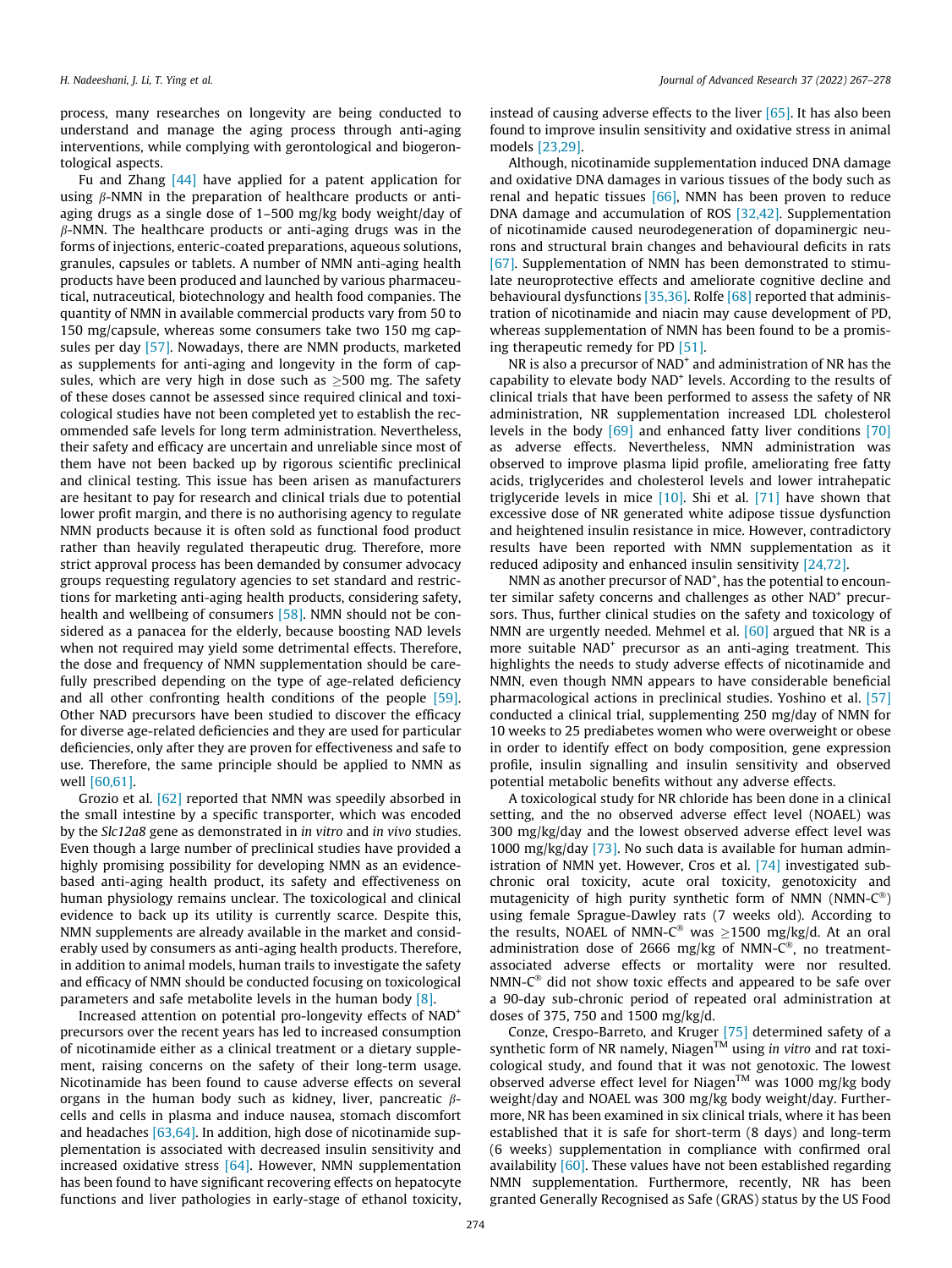and Drug Administration (FDA), which is yet to be achieved for NMN.

Mills et al. [\[10\]](#page-9-0) reported that in vivo long-term administration of NMN mitigated age-associated physiological decline, effectively without generating noticeable toxicity, deleterious side effects or raised mortality. Tsubota [\[76\]](#page-10-0) reported that the first phase I human clinical study (UMIN000021309) has been initiated aiming at evaluating the bioavailability, mechanism of action and the safety of NMN in the human body. This has been a collaborative study between Keio University School of Medicine in Tokyo and Washington University School of Medicine in St. Louis. Using ten healthy volunteers, the time course of blood NMN concentration and the safety of NMN administration were assessed, which was intended for developing anti-aging nutraceutical. However, the research team has been unsuccessful in detecting NMN in plasma samples.

Irie et al. [\[77\]](#page-10-0) conducted a non-blinded clinical trial using 10 healthy men to investigate the safety of oral NMN administration and the pharmacokinetics of nicotinamide metabolites at the Keio University School Medicine, Japan. They found that single oral administration of 100, 250 and 500 mg of NMN doses was welltolerated and safe since it did not cause any observable clinical symptoms or changes in body temperature, oxygen saturation, blood pressure and heart rate. In addition, significant changes in ophthalmic, ocular fundus and neurological system parameters were not observed after NMN administration. There were no changes in the results of laboratory analysis of urine and blood as well as sleep quality and score before and after the NMN administration. Oral administration of NMN increased serum bilirubin contents and decreased blood glucose, chloride and serum creatinine levels, but within the normal range. NMN administration did not increase nicotinamide in blood to the level which causes adverse effects associated with high dose of nicotinamide. Since the safety of single oral administration of NMN has only been considered in this study, further clinical investigations are essential to be performed to assess the safety and efficacy of long-term administration of NMN. The organs and the tissue NMN levels have not been analysed in this study, which should be considered in future clinical studies.

As stated by Hong et al. [\[15\],](#page-9-0) three more human clinical studies are being carried out to evaluate the safety concerns of NMN administration. One study is a phase II study (UMIN000030609), which has been initiated by the Keio University School of Medicine, Japan to evaluate the safety of long-term administration of NMN, pharmacokinetics and metabolites of NMN, and its effect on glucose metabolism in healthy adults. Another study is being performed to assess the effect of long-term intake of NMN on different hormones in healthy individuals (UMIN000025739) by the Hiroshima University, Institute of Biomedical and Health Sciences. The third clinical study (UMIN000036321) has been designed to assess the consequences of oral administration of NMN on the body composition in elderly people at the University of Tokyo Hospital. These clinical trials are still ongoing and there is no result published yet. Yoshino et al. [\[23\]](#page-9-0) have also highlighted the importance of more comprehensively assessing potential adverse effects of NMN by conducting preclinical and clinical studies, considering different dietary conditions as well.

According to Di Stefano et al. [\[78\],](#page-10-0) inhibitors of NMN synthesising enzyme (NAMPT), provided robust functional and morphological protection of injured synapses and axons, regardless of reducing NAD. But, exogenous NMN eliminated this protection with the accumulation of NMN after nerve injury and NMNAT2 degradation advanced axon degeneration. They suggested that the relationship between the increase of NMN and axon degeneration could be a long-hypothesised toxic and deleterious factor. Poljsak and Milisav [\[79\]](#page-10-0) reported that both NR and NMN, as vitamin  $B_3$  forms and NAD<sup>+</sup> precursors were not detected to be

cancerogenic. Radenkovic and Verdin [\[80\]](#page-10-0) also have stated that since no study has reported rigorous side effects and they have been in use for many years, therapeutic interventions including NMN, NR, vitamin  $B_3$  and niacin supplementation, which increase NAD<sup>+</sup> levels, are likely to be fairly safe for the human use.

Radenkovic and Verdin [\[80\]](#page-10-0) further explained that side effects of long-term NAD upregulation are complicated to identify and quantify, but they still can exist. In addition, it was illustrated that prolonged high dose of vitamin  $B_3$  compounds, including NMN may possibly have long-term side effects. According to Rolfe [\[68\],](#page-10-0) NAD upregulation has the possibility to make worse the senescence-associated secretory phenotype (SASP) generated by senescent cells in aged tissues. A suggested mechanism to cause this side effect was the suppression of 5' adenosine monophosphate-activated protein kinase and tumor protein p53, directing to stimulate nuclear factor kappa B protein transcription factor through p38 mitogen-activated protein kinases and raised expression of inflammatory cytokines. The cellular senescence burden enlarged with aging, while the produced ASAP was a responsible factor for different age-related pathologies [\[81\].](#page-10-0)

However, evidences to support these potential side effects of long-term NMN usage and NAD upregulation are lacking. In fact, the usage of anti-aging interventions is expected to be initiated at comparatively younger and healthier age than very old age. Therefore, identification and quantification of adverse effects and challenges of long-term utilisation of anti-aging health products is extremely essential and critical since these anti-aging products are apparently used for a long time. According to Yu et al. [\[82\],](#page-10-0) NMN treatment (400 mg/kg) obstructed the exercise-induced benefits of a mouse model of diet-induced obesity such as reduced hepatic triglyceride accumulation, glucose stimulated insulin secretion from islets and glucose tolerance. This finding should be further investigated thoroughly since the exercise is one of the key components for maintaining health and wellbeing of the elderly.

## Conclusions

NMN is a precursor of  $NAD^+$  and an intermediate of  $NAD^+$ biosynthesis, which is achieved through three pathways. NMN is an intermediate by-product in two of them.  $NAD<sup>+</sup>$  levels in the body are depleted with aging as a result of activities of NAD<sup>+</sup> consuming enzymes. Depletion of NAD<sup>+</sup> level is associated with downregulation of energy production in mitochondria, increasing oxidative stress, DNA damage, cognitive impairments and inflammatory diseases. NMN, as the precursor of NAD<sup>+</sup>, has been seen to likely reverse these age-related complications and slow down the rate of aging by enhancing NAD<sup>+</sup> levels in the body.

Many studies have been done to explore NMN's anti-aging effects in various cells and tissues. Most of the works have been done in vitro or in animal models. However, published reports about NMN's long-term safety and clinical efficacy of anti-aging effects in humans are scarce. From the above review, it can be seen that only very few pre-clinical and clinical studies have been conducted to investigate the safety of long-term administration of NMN. A few more human clinical trials are being conducted to evaluate the safety concerns of NMN supplementation and the outcomes are yet to be available.

However, many NMN anti-aging health products are already available in the market and manufacturers are aggressively marketing the products using in vitro and in vivo results from the literature. Therefore, the first priority should be to establish toxicology, pharmacology and safety profiles of NMN in humans, including healthy and diseased. For NMN's anti-aging efficacy, the most feasible route to obtain data will probably through long-term follow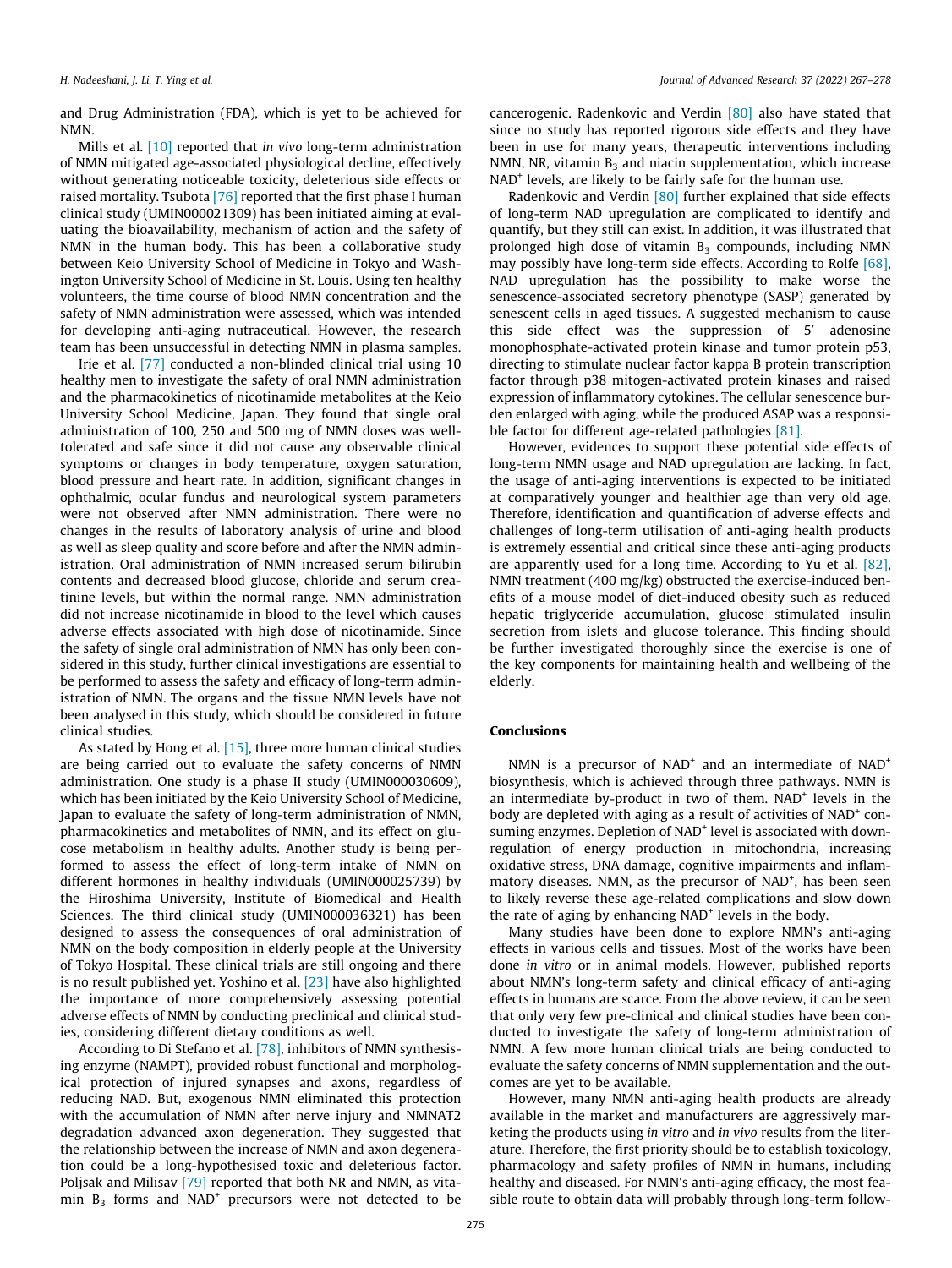<span id="page-9-0"></span>ups of people who consume NMN regularly. Such research should be supported by NMN manufacturers as they have the moral responsibility to provide efficacy results of their products.

## Funding

Funding support from Education New Zealand, New Zealand-China Tripartite Research Collaboration Fund – AUT 13772 to Professors Jun Lu, Jinyao Li, Tianlei Ying and Baohong Zhang; Professor Jun Lu also has received funding support from EZZ Life Science Holdings Pty Ltd.

# Compliance with Ethics Requirements

This article does not contain any studies with human or animal subjects.

# Declaration of Competing Interest

The authors declare that they have no known competing financial interests or personal relationships that could have appeared to influence the work reported in this paper.

# Acknowledgement

The authors would like to thank Professor Terrence Madhujith, Professor of Food Science and Technology & Department Chair, Department of Food Science and Technology, Faculty of Agriculture, University of Peradeniya, Peradeniya, Sri Lanka, for proofreading this manuscript.

#### References

- [1] United Nations (UN), Department of Economic and Social Affairs, Population Division. World population ageing 2019: highlights (ST/ESA/SER.A/430). New York, USA: United Nations; 2019.
- [2] [Rea IM, Gibson DS, McGilligan V, McNerlan SE, Alexander HD, Ross OA. Age and](http://refhub.elsevier.com/S2090-1232(21)00149-1/h0010) [age-related diseases: role of inflammation triggers and cytokines. Front](http://refhub.elsevier.com/S2090-1232(21)00149-1/h0010) [Immunol 2018;9:586.](http://refhub.elsevier.com/S2090-1232(21)00149-1/h0010)
- [3] [Diamanti-Kandarakis E, Dattilo M, Macut D, Duntas L, Gonos ES, Goulis DG,](http://refhub.elsevier.com/S2090-1232(21)00149-1/h0015) [et al. Aging and anti-aging: a combo-endocrinology overview. Eur J Endocrinol](http://refhub.elsevier.com/S2090-1232(21)00149-1/h0015) [2017;176:283–308](http://refhub.elsevier.com/S2090-1232(21)00149-1/h0015).
- [4] [Reisman NR. Anti-aging medicine: the legal issues: legal issues associated with](http://refhub.elsevier.com/S2090-1232(21)00149-1/h0020) [the current and future practice of anti-aging medicine. J Gerontol A Biol Sci](http://refhub.elsevier.com/S2090-1232(21)00149-1/h0020) [Med Sci 2004;59\(7\):B674–81.](http://refhub.elsevier.com/S2090-1232(21)00149-1/h0020)
- [5] [Yamamoto T, Byun J, Zhai P, Ikeda Y, Oka S, Sadoshima J. Nicotinamide](http://refhub.elsevier.com/S2090-1232(21)00149-1/h0025) [mononucleotide,](http://refhub.elsevier.com/S2090-1232(21)00149-1/h0025) [an](http://refhub.elsevier.com/S2090-1232(21)00149-1/h0025) [intermediate](http://refhub.elsevier.com/S2090-1232(21)00149-1/h0025) [of](http://refhub.elsevier.com/S2090-1232(21)00149-1/h0025) NAD<sup>+</sup> [synthesis, protects the heart from](http://refhub.elsevier.com/S2090-1232(21)00149-1/h0025) [ischemia and reperfusion. PLoS ONE 2014;9\(6\):e98972.](http://refhub.elsevier.com/S2090-1232(21)00149-1/h0025)
- [6] [Bieganowski P, Brenner C. Discoveries of nicotinamide riboside as a nutrient](http://refhub.elsevier.com/S2090-1232(21)00149-1/h0030) [and conserved NRK genes establish a Preiss-Handler independent route to](http://refhub.elsevier.com/S2090-1232(21)00149-1/h0030) NAD<sup>+</sup> in fungi and humans. Cell 2004;117(4):495-502.
- [7] [Marinescu GC, Popescu R, Dinischiotu A. Size exclusion chromatography](http://refhub.elsevier.com/S2090-1232(21)00149-1/h0035) [method for purification of nicotinamide mononucleotide \(NMN\) from bacterial](http://refhub.elsevier.com/S2090-1232(21)00149-1/h0035) [cells. Sci Rep 2018;8\(1\):1–11](http://refhub.elsevier.com/S2090-1232(21)00149-1/h0035).
- [8] [Poddar SE, Sifat EK, Haque S, Nahid NA, Chowdhury S, Mehedi I. Nicotinamide](http://refhub.elsevier.com/S2090-1232(21)00149-1/h0040) [mononucleotide: exploration of diverse therapeutic applications of a potential](http://refhub.elsevier.com/S2090-1232(21)00149-1/h0040) [molecule. Biomolecules 2019;9\(1\):34–49.](http://refhub.elsevier.com/S2090-1232(21)00149-1/h0040)
- [9] National Centre for Biotechnology Information (NCBI). PubChem Compound Summary for CID 14180, Nicotinamide mononucleotide. [cited 2020 Sep 22]. Available from: [https://pubchem.ncbi.nlm.nih.gov/compound/Nicotinamide](https://pubchem.ncbi.nlm.nih.gov/compound/Nicotinamide-mononucleotide)[mononucleotide.](https://pubchem.ncbi.nlm.nih.gov/compound/Nicotinamide-mononucleotide)
- [10] [Mills KF, Yoshida S, Stein LR, Grozio A, Kubota S, Sasaki Y, et al. Long-term](http://refhub.elsevier.com/S2090-1232(21)00149-1/h0050) [administration of nicotinamide mononucleotide mitigates age-associated](http://refhub.elsevier.com/S2090-1232(21)00149-1/h0050) [physiological decline in mice. Cell Metab 2016;24\(6\):795–806.](http://refhub.elsevier.com/S2090-1232(21)00149-1/h0050)
- [11] Virtual Computational Chemistry Laboratory [homepage on the Internet]. ALOGPS 2.1. 2001–2016. [updated 2016; cited 2021 Aug 01]. Aqueous solubility calculation. Available from: [http://www.vcclab.org.](http://www.vcclab.org)
- [12] [Hou](http://refhub.elsevier.com/S2090-1232(21)00149-1/h0060) [Y,](http://refhub.elsevier.com/S2090-1232(21)00149-1/h0060) [Lautrup](http://refhub.elsevier.com/S2090-1232(21)00149-1/h0060) [S,](http://refhub.elsevier.com/S2090-1232(21)00149-1/h0060) [Cordonnier](http://refhub.elsevier.com/S2090-1232(21)00149-1/h0060) S, [Wang](http://refhub.elsevier.com/S2090-1232(21)00149-1/h0060) Y, [Croteau](http://refhub.elsevier.com/S2090-1232(21)00149-1/h0060) [DL,](http://refhub.elsevier.com/S2090-1232(21)00149-1/h0060) [Zavala](http://refhub.elsevier.com/S2090-1232(21)00149-1/h0060) [E,](http://refhub.elsevier.com/S2090-1232(21)00149-1/h0060) [et](http://refhub.elsevier.com/S2090-1232(21)00149-1/h0060) [al.](http://refhub.elsevier.com/S2090-1232(21)00149-1/h0060) NAD<sup>+</sup> [supplementation normalizes key Alzheimer's features and DNA damage](http://refhub.elsevier.com/S2090-1232(21)00149-1/h0060) [responses in a new AD mouse model with introduced DNA repair deficiency.](http://refhub.elsevier.com/S2090-1232(21)00149-1/h0060) [Proc Natl Acad Sci U S A 2018;115\(8\):E1876–85.](http://refhub.elsevier.com/S2090-1232(21)00149-1/h0060)
- [13] [Okabe K, Yaku K, Tobe K, Nakagawa T. Implications of altered NAD metabolism](http://refhub.elsevier.com/S2090-1232(21)00149-1/h0065) [in metabolic disorders. J Biomed Sci 2019;26\(1\):34–47](http://refhub.elsevier.com/S2090-1232(21)00149-1/h0065).
- [14] [Marinescu GC, Popescu RG, Stoian G, Dinischiotu A.](http://refhub.elsevier.com/S2090-1232(21)00149-1/h0070)  $\beta$ -nicotinamide [mononucleotide \(NMN\) production in](http://refhub.elsevier.com/S2090-1232(21)00149-1/h0070) Escherichia coli. Sci Rep 2018;8(1):1–11.
- [15] [Hong W, Mo F, Zhang Z, Huang M, Wei X. Nicotinamide mononucleotide: a](http://refhub.elsevier.com/S2090-1232(21)00149-1/h0075) [promising](http://refhub.elsevier.com/S2090-1232(21)00149-1/h0075) [molecule](http://refhub.elsevier.com/S2090-1232(21)00149-1/h0075) [for](http://refhub.elsevier.com/S2090-1232(21)00149-1/h0075) [therapy](http://refhub.elsevier.com/S2090-1232(21)00149-1/h0075) [of](http://refhub.elsevier.com/S2090-1232(21)00149-1/h0075) [diverse](http://refhub.elsevier.com/S2090-1232(21)00149-1/h0075) [diseases](http://refhub.elsevier.com/S2090-1232(21)00149-1/h0075) [by](http://refhub.elsevier.com/S2090-1232(21)00149-1/h0075) [Targeting](http://refhub.elsevier.com/S2090-1232(21)00149-1/h0075) NAD<sup>+</sup> [metabolism. Front Cell Dev Biol 2020;8:246.](http://refhub.elsevier.com/S2090-1232(21)00149-1/h0075)
- [16] [Mouchiroud L, Houtkooper RH, Moullan N, Katsyuba E, Ryu D, Cantó C, et al.](http://refhub.elsevier.com/S2090-1232(21)00149-1/h0080) The NAD<sup>+</sup>[/sirtuin pathway modulates longevity through activation of](http://refhub.elsevier.com/S2090-1232(21)00149-1/h0080) [mitochondrial UPR and FOXO signaling. Cell 2013;154\(2\):430–41](http://refhub.elsevier.com/S2090-1232(21)00149-1/h0080).
- [17] Fang EF, Lautrup S, Hou Y, Demarest TG, Croteau DL, Mattson MP, et al. NAD<sup>+</sup> [in](http://refhub.elsevier.com/S2090-1232(21)00149-1/h0085) [aging: molecular mechanisms and translational implications. Trends Mol Med](http://refhub.elsevier.com/S2090-1232(21)00149-1/h0085) [2017;23\(10\):899–916.](http://refhub.elsevier.com/S2090-1232(21)00149-1/h0085)
- [18] [Camacho-Pereira J, Tarragó MG, Chini CC, Nin V, Escande C, Warner GM, et al.](http://refhub.elsevier.com/S2090-1232(21)00149-1/h0090) [CD38 dictates age-related NAD decline and mitochondrial dysfunction](http://refhub.elsevier.com/S2090-1232(21)00149-1/h0090) [through an SIRT3-dependent mechanism. Cell Metab 2016;23\(6\):1127–39](http://refhub.elsevier.com/S2090-1232(21)00149-1/h0090).
- [19] [Hall JA, Dominy JE, Lee Y, Puigserver P. The sirtuin family's role in aging and](http://refhub.elsevier.com/S2090-1232(21)00149-1/h0095) [age-associated pathologies. J Clin Invest 2013;123\(3\):973–9.](http://refhub.elsevier.com/S2090-1232(21)00149-1/h0095)
- [20] [Cantó](http://refhub.elsevier.com/S2090-1232(21)00149-1/h0100) [C,](http://refhub.elsevier.com/S2090-1232(21)00149-1/h0100) [Menzies](http://refhub.elsevier.com/S2090-1232(21)00149-1/h0100) [KJ,](http://refhub.elsevier.com/S2090-1232(21)00149-1/h0100) [Auwerx](http://refhub.elsevier.com/S2090-1232(21)00149-1/h0100) [J.](http://refhub.elsevier.com/S2090-1232(21)00149-1/h0100) NAD<sup>+</sup> [metabolism and the control of energy](http://refhub.elsevier.com/S2090-1232(21)00149-1/h0100) [homeostasis: a balancing act between mitochondria and the nucleus. Cell](http://refhub.elsevier.com/S2090-1232(21)00149-1/h0100) [Metab 2015;22\(1\):31–53.](http://refhub.elsevier.com/S2090-1232(21)00149-1/h0100)
- [21] [Imai SI. Dissecting systemic control of metabolism and aging in the NAD](http://refhub.elsevier.com/S2090-1232(21)00149-1/h0105) [World: the importance of SIRT1 and NAMPT-mediated NAD biosynthesis. FEBS](http://refhub.elsevier.com/S2090-1232(21)00149-1/h0105) [Lett 2011;585\(11\):1657–62](http://refhub.elsevier.com/S2090-1232(21)00149-1/h0105).
- [22] [Yang](http://refhub.elsevier.com/S2090-1232(21)00149-1/h0110) [Y,](http://refhub.elsevier.com/S2090-1232(21)00149-1/h0110) [Sauve](http://refhub.elsevier.com/S2090-1232(21)00149-1/h0110) [AA.](http://refhub.elsevier.com/S2090-1232(21)00149-1/h0110) NAD<sup>+</sup> [metabolism: bioenergetics, signaling and](http://refhub.elsevier.com/S2090-1232(21)00149-1/h0110) [manipulation for therapy. Biochim Biophys Acta Proteins Proteom](http://refhub.elsevier.com/S2090-1232(21)00149-1/h0110) [2016;1864\(12\):1787–800](http://refhub.elsevier.com/S2090-1232(21)00149-1/h0110).
- [23] [Yoshino J, Mills KF, Yoon MJ, Imai SI. Nicotinamide mononucleotide, a key](http://refhub.elsevier.com/S2090-1232(21)00149-1/h0115) NAD<sup>+</sup> [intermediate, treats the pathophysiology of diet-and age-induced](http://refhub.elsevier.com/S2090-1232(21)00149-1/h0115) [diabetes in mice. Cell Metab 2011;14\(4\):528–36.](http://refhub.elsevier.com/S2090-1232(21)00149-1/h0115)
- [24] [Gomes AP, Price NL, Ling AJ, Moslehi JJ, Montgomery MK, Rajman L, et al.](http://refhub.elsevier.com/S2090-1232(21)00149-1/h0120) [Declining](http://refhub.elsevier.com/S2090-1232(21)00149-1/h0120) NAD<sup>+</sup> [induces a pseudohypoxic state disrupting nuclear](http://refhub.elsevier.com/S2090-1232(21)00149-1/h0120)[mitochondrial communication during aging. Cell 2013;155\(7\):1624–38](http://refhub.elsevier.com/S2090-1232(21)00149-1/h0120).
- [25] [Cantó C, Jiang LQ, Deshmukh AS, Mataki C, Coste A, Lagouge M, et al.](http://refhub.elsevier.com/S2090-1232(21)00149-1/h0125) [Interdependence of AMPK and SIRT1 for metabolic adaptation to fasting and](http://refhub.elsevier.com/S2090-1232(21)00149-1/h0125) [exercise in skeletal muscle. Cell Metab 2010;11\(3\):213–9](http://refhub.elsevier.com/S2090-1232(21)00149-1/h0125).
- [26] [Verdin](http://refhub.elsevier.com/S2090-1232(21)00149-1/h0130) [E.](http://refhub.elsevier.com/S2090-1232(21)00149-1/h0130) [NAD](http://refhub.elsevier.com/S2090-1232(21)00149-1/h0130)<sup>+</sup> [in aging, metabolism, and neurodegeneration. Science](http://refhub.elsevier.com/S2090-1232(21)00149-1/h0130) [2015;350\(6265\):1208–13](http://refhub.elsevier.com/S2090-1232(21)00149-1/h0130).
- [27] [Imai SI. A possibility of nutriceuticals as an anti-aging intervention: activation](http://refhub.elsevier.com/S2090-1232(21)00149-1/h0135) [of sirtuins by promoting mammalian NAD biosynthesis. Pharmacol Res](http://refhub.elsevier.com/S2090-1232(21)00149-1/h0135) [2010;62\(1\):42–7](http://refhub.elsevier.com/S2090-1232(21)00149-1/h0135).
- [28] [Lim JH, Lee YM, Chun YS, Chen J, Kim JE, Park JW. Sirtuin 1 modulates cellular](http://refhub.elsevier.com/S2090-1232(21)00149-1/h0140) [responses to hypoxia by deacetylating hypoxia-inducible factor 1](http://refhub.elsevier.com/S2090-1232(21)00149-1/h0140)a. Mol Cell [2010;38\(6\):864–78](http://refhub.elsevier.com/S2090-1232(21)00149-1/h0140).
- [29] [De Picciotto NE, Gano LB, Johnson LC, Martens CR, Sindler AL, Mills KF, et al.](http://refhub.elsevier.com/S2090-1232(21)00149-1/h0145) [Nicotinamide mononucleotide supplementation reverses vascular dysfunction](http://refhub.elsevier.com/S2090-1232(21)00149-1/h0145) [and oxidative stress with aging in mice. Aging Cell 2016;15\(3\):522–30.](http://refhub.elsevier.com/S2090-1232(21)00149-1/h0145)
- [30] Kawamura T, Mori N, Shibata K, B[-Nicotinamide mononucleotide, an anti](http://refhub.elsevier.com/S2090-1232(21)00149-1/h0150)[aging candidate compound, is retained in the body for longer than](http://refhub.elsevier.com/S2090-1232(21)00149-1/h0150) [nicotinamide in rats. J Nutr Sci Vitaminol 2016;62\(4\):272–6](http://refhub.elsevier.com/S2090-1232(21)00149-1/h0150).
- [31] [Guan Y, Wang SR, Huang XZ, Xie QH, Xu YY, Shang D, et al. Nicotinamide](http://refhub.elsevier.com/S2090-1232(21)00149-1/h0155) [mononucleotide,](http://refhub.elsevier.com/S2090-1232(21)00149-1/h0155) [an](http://refhub.elsevier.com/S2090-1232(21)00149-1/h0155) NAD<sup>+</sup> [precursor, rescues age-associated susceptibility to](http://refhub.elsevier.com/S2090-1232(21)00149-1/h0155) [AKI in a sirtuin 1–dependent manner. J Am Soc Nephrol 2017;28\(8\):2337–52](http://refhub.elsevier.com/S2090-1232(21)00149-1/h0155).
- [32] [Li J, Bonkowski MS, Moniot S, Zhang D, Hubbard BP, Ling AJ, et al. A conserved](http://refhub.elsevier.com/S2090-1232(21)00149-1/h0160) NAD<sup>+</sup> [binding pocket that regulates protein-protein interactions during aging.](http://refhub.elsevier.com/S2090-1232(21)00149-1/h0160) [Science 2017;355\(6331\):1312–7](http://refhub.elsevier.com/S2090-1232(21)00149-1/h0160).
- [33] [Tsubota K. Anti-aging approach for ocular disorders: from dry eye to retinitis](http://refhub.elsevier.com/S2090-1232(21)00149-1/h0165) [pigmentosa and myopia. Nippon Ganka Gakkai Zasshi 2017;121\(3\):232–48](http://refhub.elsevier.com/S2090-1232(21)00149-1/h0165).
- [34] [Das A, Huang GX, Bonkowski MS, Longchamp A, Li C, Schultz MB, et al.](http://refhub.elsevier.com/S2090-1232(21)00149-1/h0170) [Impairment](http://refhub.elsevier.com/S2090-1232(21)00149-1/h0170) [of](http://refhub.elsevier.com/S2090-1232(21)00149-1/h0170) [an](http://refhub.elsevier.com/S2090-1232(21)00149-1/h0170) [endothelial](http://refhub.elsevier.com/S2090-1232(21)00149-1/h0170) NAD<sup>+</sup>[-H2S signaling network is a reversible](http://refhub.elsevier.com/S2090-1232(21)00149-1/h0170) [cause of vascular aging. Cell 2018;173\(1\):74–89.](http://refhub.elsevier.com/S2090-1232(21)00149-1/h0170)
- [35] [Johnson S, Wozniak DF, Imai S. CA1 NAMPT knockdown recapitulates](http://refhub.elsevier.com/S2090-1232(21)00149-1/h0175) [hippocampal cognitive phenotypes in old mice which nicotinamide](http://refhub.elsevier.com/S2090-1232(21)00149-1/h0175) mononucleotide improves. npj Aging Mech Dis 2018;4(1):1-12.
- [36] [Hosseini L, Farokhi-Sisakht F, Badalzadeh R, Khabbaz A, Mahmoudi J, Sadigh-](http://refhub.elsevier.com/S2090-1232(21)00149-1/h0180)[Eteghad S. Nicotinamide mononucleotide and melatonin alleviate aging](http://refhub.elsevier.com/S2090-1232(21)00149-1/h0180)[induced cognitive impairment via modulation of mitochondrial function and](http://refhub.elsevier.com/S2090-1232(21)00149-1/h0180) [apoptosis in the prefrontal cortex and hippocampus. Neuroscience](http://refhub.elsevier.com/S2090-1232(21)00149-1/h0180) [2019;423:29–37.](http://refhub.elsevier.com/S2090-1232(21)00149-1/h0180)
- [37] [Kiss T, Giles CB, Tarantini S, Yabluchanskiy A, Balasubramanian P, Gautam T,](http://refhub.elsevier.com/S2090-1232(21)00149-1/h0185) [et al. Nicotinamide mononucleotide \(NMN\) supplementation promotes anti](http://refhub.elsevier.com/S2090-1232(21)00149-1/h0185)[aging miRNA expression profile in the aorta of aged mice, predicting](http://refhub.elsevier.com/S2090-1232(21)00149-1/h0185) [epigenetic rejuvenation and anti-atherogenic effects. Geroscience 2019;41](http://refhub.elsevier.com/S2090-1232(21)00149-1/h0185) [\(4\):419–39](http://refhub.elsevier.com/S2090-1232(21)00149-1/h0185).
- [38] [Song J, Li J, Yang F, Ning G, Zhen L, Wu L, et al. Nicotinamide mononucleotide](http://refhub.elsevier.com/S2090-1232(21)00149-1/h0190) [promotes osteogenesis and reduces adipogenesis by regulating mesenchymal](http://refhub.elsevier.com/S2090-1232(21)00149-1/h0190) [stromal cells via the SIRT1 pathway in aged bone marrow. Cell Death Dis](http://refhub.elsevier.com/S2090-1232(21)00149-1/h0190) [2019;10\(5\):1–12](http://refhub.elsevier.com/S2090-1232(21)00149-1/h0190).
- [39] [Tarantini S, Valcarcel-Ares MN, Toth P, Yabluchanskiy A, Tucsek Z, Kiss T, et al.](http://refhub.elsevier.com/S2090-1232(21)00149-1/h0195) [Nicotinamide mononucleotide \(NMN\) supplementation rescues](http://refhub.elsevier.com/S2090-1232(21)00149-1/h0195) [cerebromicrovascular endothelial function and neurovascular coupling](http://refhub.elsevier.com/S2090-1232(21)00149-1/h0195) [responses and improves cognitive function in aged mice. Redox Boil](http://refhub.elsevier.com/S2090-1232(21)00149-1/h0195) [2019;24:101192](http://refhub.elsevier.com/S2090-1232(21)00149-1/h0195).
- [40] [Hosseini L, Vafaee MS, Badalzadeh R. Melatonin and nicotinamide](http://refhub.elsevier.com/S2090-1232(21)00149-1/h0200) [mononucleotide attenuate myocardial ischemia/reperfusion injury via](http://refhub.elsevier.com/S2090-1232(21)00149-1/h0200) [modulation of mitochondrial function and hemodynamic parameters in aged](http://refhub.elsevier.com/S2090-1232(21)00149-1/h0200) [rats. J Cardiovasc Pharmacol Ther 2020;25\(3\):240–50.](http://refhub.elsevier.com/S2090-1232(21)00149-1/h0200)
- [41] [Kiss T, Nyúl-Tóth Á, Balasubramanian P, Tarantini S, Ahire C, Yabluchanskiy A,](http://refhub.elsevier.com/S2090-1232(21)00149-1/h0205) [et al. Nicotinamide mononucleotide \(NMN\) supplementation promotes](http://refhub.elsevier.com/S2090-1232(21)00149-1/h0205) [neurovascular rejuvenation in aged mice: transcriptional footprint of SIRT1](http://refhub.elsevier.com/S2090-1232(21)00149-1/h0205)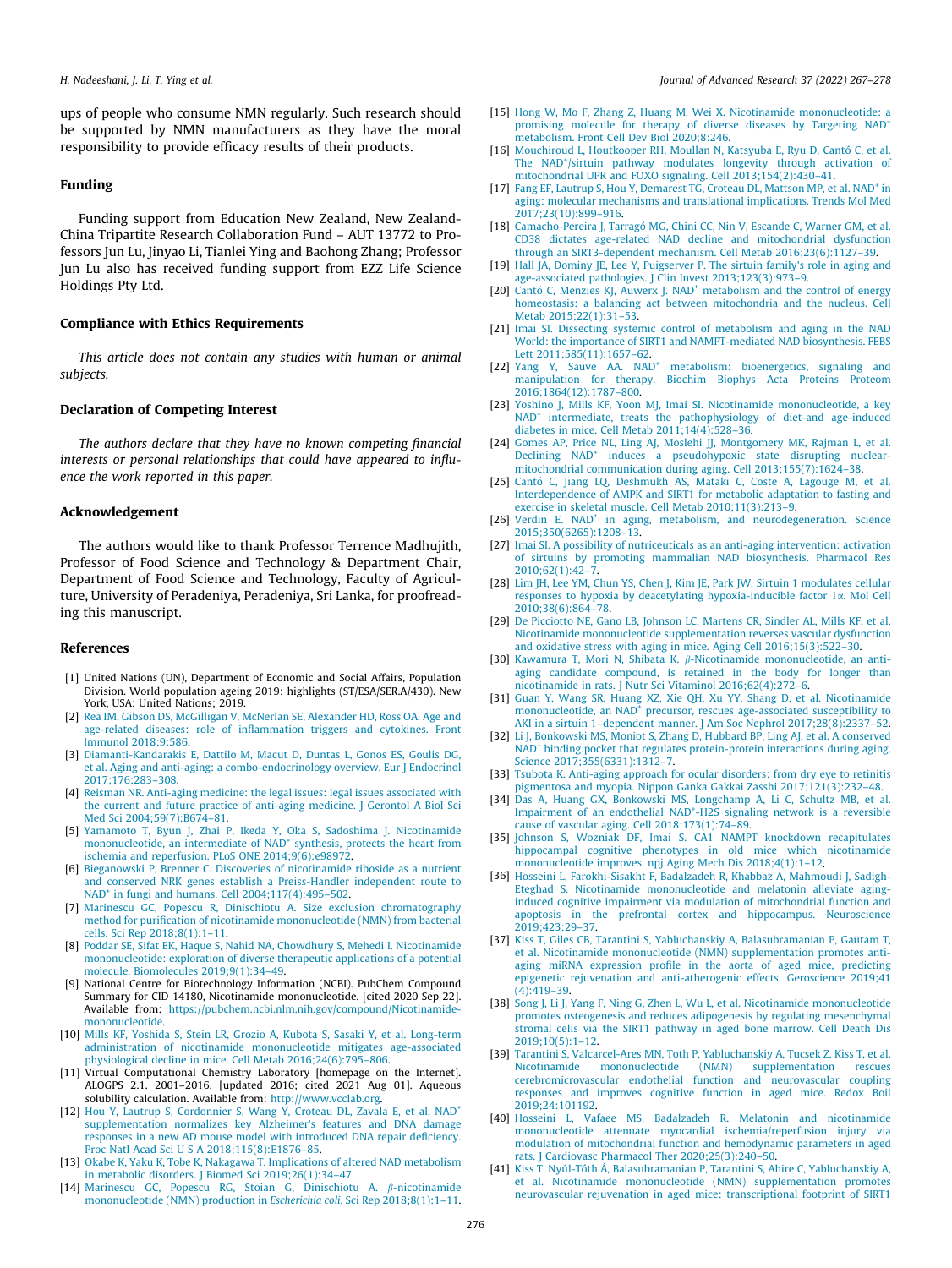<span id="page-10-0"></span>[activation, mitochondrial protection, anti-inflammatory, and anti-apoptotic](http://refhub.elsevier.com/S2090-1232(21)00149-1/h0205) [effects. GeroScience 2020;42:527–46.](http://refhub.elsevier.com/S2090-1232(21)00149-1/h0205)

- [42] [Miao Y, Cui Z, Gao Q, Rui R, Xiong B. Nicotinamide mononucleotide](http://refhub.elsevier.com/S2090-1232(21)00149-1/h0210) [supplementation reverses the declining quality of maternally aged oocytes.](http://refhub.elsevier.com/S2090-1232(21)00149-1/h0210) [Cell Rep 2020;32\(5\):107987.](http://refhub.elsevier.com/S2090-1232(21)00149-1/h0210)
- [43] [Bertoldo MJ, Listijono DR, Ho WHJ, Riepsamen AH, Goss DM, Richani D, et al.](http://refhub.elsevier.com/S2090-1232(21)00149-1/h0215) NAD<sup>+</sup> [repletion rescues female fertility during reproductive aging. Cell Rep](http://refhub.elsevier.com/S2090-1232(21)00149-1/h0215) [2020;30\(6\):1670–81.](http://refhub.elsevier.com/S2090-1232(21)00149-1/h0215)
- [44] Fu R, Zhang Q. Inventors; Hoboomlife Bio-Technology Co Ltd, assignee. Use of b-nicotinamide mononucleotide in preparation of anti-aging drugs or healthcare products. United States patent application US 15/310,371; 2017 Sep 21. [cited 2020 Oct 25]. Available from: [https://patents.google.com/patent/](https://patents.google.com/patent/US20170266213A1/en) [US20170266213A1/en.](https://patents.google.com/patent/US20170266213A1/en)
- [45] [Wahl D, Anderson RM, Le Couteur DG. Antiaging therapies, cognitive](http://refhub.elsevier.com/S2090-1232(21)00149-1/h0225) [impairment, and dementia. J Gerontol A 2020;75\(9\):1643–52](http://refhub.elsevier.com/S2090-1232(21)00149-1/h0225).
- [46] [Fang](http://refhub.elsevier.com/S2090-1232(21)00149-1/h0230) [EF.](http://refhub.elsevier.com/S2090-1232(21)00149-1/h0230) [Mitophagy](http://refhub.elsevier.com/S2090-1232(21)00149-1/h0230) [and](http://refhub.elsevier.com/S2090-1232(21)00149-1/h0230) NAD<sup>+</sup> [inhibit Alzheimer disease. Autophagy 2019;15](http://refhub.elsevier.com/S2090-1232(21)00149-1/h0230) [\(6\):1112–4](http://refhub.elsevier.com/S2090-1232(21)00149-1/h0230).
- [47] [Long AN, Owens K, Schlappal AE, Kristian T, Fishman PS, Schuh RA. Effect of](http://refhub.elsevier.com/S2090-1232(21)00149-1/h0235) [nicotinamide mononucleotide on brain mitochondrial respiratory deficits in](http://refhub.elsevier.com/S2090-1232(21)00149-1/h0235) [an Alzheimer's disease-relevant murine model. BMC Neurol 2015;15\(1\):1–14](http://refhub.elsevier.com/S2090-1232(21)00149-1/h0235).
- [48] [Wang X, Hu X, Yang Y, Takata T, Sakurai Y. Nicotinamide mononucleotide](http://refhub.elsevier.com/S2090-1232(21)00149-1/h0240) protects against  $\beta$ [-amyloid oligomer-induced cognitive impairment and](http://refhub.elsevier.com/S2090-1232(21)00149-1/h0240) [neuronal death. Brain Res 2016;1643:1–9](http://refhub.elsevier.com/S2090-1232(21)00149-1/h0240).
- [49] [Yao Z, Yang W, Gao Z, Jia P. Nicotinamide mononucleotide inhibits JNK](http://refhub.elsevier.com/S2090-1232(21)00149-1/h0245) [activation to reverse Alzheimer disease. Neurosci Lett 2017;647:133–40](http://refhub.elsevier.com/S2090-1232(21)00149-1/h0245).
- [50] [Klimova N, Long A, Kristian T. Nicotinamide mononucleotide alters](http://refhub.elsevier.com/S2090-1232(21)00149-1/h0250) [mitochondrial dynamics by SIRT3-dependent mechanism in male mice. J](http://refhub.elsevier.com/S2090-1232(21)00149-1/h0250) [Neurosci Res 2019;97\(8\):975–90](http://refhub.elsevier.com/S2090-1232(21)00149-1/h0250).
- [51] [Lu L, Tang LE, Wei W, Hong Y, Chen H, Ying W, et al. Nicotinamide](http://refhub.elsevier.com/S2090-1232(21)00149-1/h0255) [mononucleotide improves energy activity and survival rate in an in vitro](http://refhub.elsevier.com/S2090-1232(21)00149-1/h0255) [model of Parkinson's disease. Exp Ther Med 2014;8\(3\):943–50](http://refhub.elsevier.com/S2090-1232(21)00149-1/h0255).
- [52] [Fang](http://refhub.elsevier.com/S2090-1232(21)00149-1/h0260) [EF,](http://refhub.elsevier.com/S2090-1232(21)00149-1/h0260) [Hou](http://refhub.elsevier.com/S2090-1232(21)00149-1/h0260) [Y,](http://refhub.elsevier.com/S2090-1232(21)00149-1/h0260) [Lautrup](http://refhub.elsevier.com/S2090-1232(21)00149-1/h0260) [S,](http://refhub.elsevier.com/S2090-1232(21)00149-1/h0260) [Jensen](http://refhub.elsevier.com/S2090-1232(21)00149-1/h0260) [MB,](http://refhub.elsevier.com/S2090-1232(21)00149-1/h0260) [Yang](http://refhub.elsevier.com/S2090-1232(21)00149-1/h0260) [B,](http://refhub.elsevier.com/S2090-1232(21)00149-1/h0260) [SenGupta](http://refhub.elsevier.com/S2090-1232(21)00149-1/h0260) [T,](http://refhub.elsevier.com/S2090-1232(21)00149-1/h0260) [et](http://refhub.elsevier.com/S2090-1232(21)00149-1/h0260) [al.](http://refhub.elsevier.com/S2090-1232(21)00149-1/h0260) NAD<sup>+</sup> [augmentation restores mitophagy and limits accelerated aging in Werner](http://refhub.elsevier.com/S2090-1232(21)00149-1/h0260) [syndrome. Nat Commun 2019;10\(1\):1–18](http://refhub.elsevier.com/S2090-1232(21)00149-1/h0260).
- [53] [Okur MN, Mao B, Kimura R, Haraczy S, Fitzgerald T, Edwards-Hollingsworth K,](http://refhub.elsevier.com/S2090-1232(21)00149-1/h0265) [et](http://refhub.elsevier.com/S2090-1232(21)00149-1/h0265) [al.](http://refhub.elsevier.com/S2090-1232(21)00149-1/h0265) [Short-term](http://refhub.elsevier.com/S2090-1232(21)00149-1/h0265) [NAD](http://refhub.elsevier.com/S2090-1232(21)00149-1/h0265)<sup>+</sup> [supplementation prevents hearing loss in mouse](http://refhub.elsevier.com/S2090-1232(21)00149-1/h0265) [models of Cockayne syndrome. npj Aging Mech Dis 2020;6\(1\):1–10](http://refhub.elsevier.com/S2090-1232(21)00149-1/h0265). [54] [Fang EF, Kassahun H, Croteau DL, Scheibye-Knudsen M, Marosi K, Lu H, et al.](http://refhub.elsevier.com/S2090-1232(21)00149-1/h0270)
- NAD<sup>+</sup> [replenishment improves lifespan and healthspan in ataxia telangiectasia](http://refhub.elsevier.com/S2090-1232(21)00149-1/h0270) [models via mitophagy and DNA repair. Cell Metab 2016;24\(4\):566–81.](http://refhub.elsevier.com/S2090-1232(21)00149-1/h0270)
- [55] [Tosato M, Zamboni V, Ferrini A, Cesari M. The aging process and potential](http://refhub.elsevier.com/S2090-1232(21)00149-1/h0275) [interventions to extend life expectancy. Clin Interv Aging 2007;2\(3\):401–12.](http://refhub.elsevier.com/S2090-1232(21)00149-1/h0275)
- [56] [Cardona B. Dangers and dilemmas surrounding the consumption of anti](http://refhub.elsevier.com/S2090-1232(21)00149-1/h0280)[ageing medicine. In: Rodopi BV, editor. Justice for older](http://refhub.elsevier.com/S2090-1232(21)00149-1/h0280) [people. Netherlands: Brill Publishers; 2012. p. 35–45](http://refhub.elsevier.com/S2090-1232(21)00149-1/h0280).
- [57] [Yoshino MJ, Yoshino BD, Kayser G, Patti MP, Franczyk KF, Mills M, Sindelar T,](http://refhub.elsevier.com/S2090-1232(21)00149-1/h0285) [Pietka BW, Patterson SI, Imai S Klein. Nicotinamide mononucleotide increases](http://refhub.elsevier.com/S2090-1232(21)00149-1/h0285) [muscle insulin sensitivity in prediabetic women. Science 2021:eabe9985.](http://refhub.elsevier.com/S2090-1232(21)00149-1/h0285)
- [58] [Brower V. A nutraceutical a day may keep the doctor away: Consumers are](http://refhub.elsevier.com/S2090-1232(21)00149-1/h0290) [turning increasingly to food supplements to improve wellbeing when](http://refhub.elsevier.com/S2090-1232(21)00149-1/h0290) [pharmaceuticals fail. EMBO Rep 2005;6\(8\):708–11](http://refhub.elsevier.com/S2090-1232(21)00149-1/h0290).
- [59] [Rajman L, Chwalek K, Sinclair DA. Therapeutic potential of NAD-boosting](http://refhub.elsevier.com/S2090-1232(21)00149-1/h0295) [molecules: the in vivo evidence. Cell Metab 2018;27\(3\):529–47](http://refhub.elsevier.com/S2090-1232(21)00149-1/h0295).
- [60] Mehmel M, Jovanovic´ [N, Spitz U. Nicotinamide riboside-the current State of](http://refhub.elsevier.com/S2090-1232(21)00149-1/h0300) [research and therapeutic uses. Nutrients 2020;12\(6\):1616](http://refhub.elsevier.com/S2090-1232(21)00149-1/h0300).
- [61] [Braidy N, Berg J, Clement J, Khorshidi F, Poljak A, Jayasena T, et al. Role of](http://refhub.elsevier.com/S2090-1232(21)00149-1/h0305) [nicotinamide adenine dinucleotide and related precursors as therapeutic](http://refhub.elsevier.com/S2090-1232(21)00149-1/h0305) [targets for age-related degenerative diseases: rationale, biochemistry,](http://refhub.elsevier.com/S2090-1232(21)00149-1/h0305) [pharmacokinetics, and outcomes. Antioxid Redox Signal 2019;30\(2\):251–94.](http://refhub.elsevier.com/S2090-1232(21)00149-1/h0305)
- [62] [Grozio A, Mills KF, Yoshino J, Bruzzone S, Sociali G, Tokizane K, et al. Slc12a8 is](http://refhub.elsevier.com/S2090-1232(21)00149-1/h0310) [a nicotinamide mononucleotide transporter. Nature Metab 2019;1\(1\):47–57.](http://refhub.elsevier.com/S2090-1232(21)00149-1/h0310)
- [63] [Knip M, Douek IE, Moore WPT, Gillmor HA, McLean AEM, Bingley PJ, et al.](http://refhub.elsevier.com/S2090-1232(21)00149-1/h0315) [Safety of high-dose nicotinamide: a review. Diabetologia 2000;43](http://refhub.elsevier.com/S2090-1232(21)00149-1/h0315) [\(11\):1337–45.](http://refhub.elsevier.com/S2090-1232(21)00149-1/h0315)
- [64] [Hwang ES, Song SB. Possible adverse effects of high-dose nicotinamide:](http://refhub.elsevier.com/S2090-1232(21)00149-1/h0320) [mechanisms and safety assessment. Biomolecules 2020;10\(5\):687–708.](http://refhub.elsevier.com/S2090-1232(21)00149-1/h0320)
- [65] [Assiri MA, Ali HR, Marentette JO, Yun Y, Liu J, Hirschey MD, et al. Investigating](http://refhub.elsevier.com/S2090-1232(21)00149-1/h0325) [RNA expression profiles altered by nicotinamide mononucleotide therapy in a](http://refhub.elsevier.com/S2090-1232(21)00149-1/h0325) [chronic model of alcoholic liver disease. Hum Genomics 2019;13\(1\):1–13.](http://refhub.elsevier.com/S2090-1232(21)00149-1/h0325)
- [66] [Li D, Tian YJ, Guo J, Sun WP, Lun YZ, Guo M, et al. Nicotinamide](http://refhub.elsevier.com/S2090-1232(21)00149-1/h0330) [supplementation induces detrimental metabolic and epigenetic changes in](http://refhub.elsevier.com/S2090-1232(21)00149-1/h0330) [developing rats. Br J Nutr 2013;110\(12\):2156–64](http://refhub.elsevier.com/S2090-1232(21)00149-1/h0330).
- [67] [Harrison IF, Powell NM, Dexter DT. The histone deacetylase inhibitor](http://refhub.elsevier.com/S2090-1232(21)00149-1/h0335) [nicotinamide exacerbates neurodegeneration in the lactacystin rat model of](http://refhub.elsevier.com/S2090-1232(21)00149-1/h0335) [Parkinson's disease. J Neurochem 2019;148\(1\):136–56.](http://refhub.elsevier.com/S2090-1232(21)00149-1/h0335)
- [68] [Rolfe HM. A review of nicotinamide: treatment of skin diseases and potential](http://refhub.elsevier.com/S2090-1232(21)00149-1/h0340) [side effects. J Cosmet Dermatol 2014;13\(4\):324–8](http://refhub.elsevier.com/S2090-1232(21)00149-1/h0340).
- [69] [Dellinger RW, Santos SR, Morris M, Evans M, Alminana D, Guarente L, et al.](http://refhub.elsevier.com/S2090-1232(21)00149-1/h0345) [Repeat](http://refhub.elsevier.com/S2090-1232(21)00149-1/h0345) [dose](http://refhub.elsevier.com/S2090-1232(21)00149-1/h0345) [NRPT](http://refhub.elsevier.com/S2090-1232(21)00149-1/h0345) [\(nicotinamide](http://refhub.elsevier.com/S2090-1232(21)00149-1/h0345) [riboside](http://refhub.elsevier.com/S2090-1232(21)00149-1/h0345) [and](http://refhub.elsevier.com/S2090-1232(21)00149-1/h0345) [pterostilbene\)](http://refhub.elsevier.com/S2090-1232(21)00149-1/h0345) [increases](http://refhub.elsevier.com/S2090-1232(21)00149-1/h0345) NAD<sup>+</sup> [levels in humans safely and sustainably: a randomized, double-blind, placebo](http://refhub.elsevier.com/S2090-1232(21)00149-1/h0345)[controlled study. npj Aging Mech Dis 2017;3\(1\):1–9](http://refhub.elsevier.com/S2090-1232(21)00149-1/h0345).
- [70] [Dollerup OL, Christensen B, Svart M, Schmidt MS, Sulek K, Ringgaard S, et al. A](http://refhub.elsevier.com/S2090-1232(21)00149-1/h0350) [randomized placebo-controlled clinical trial of nicotinamide riboside in obese](http://refhub.elsevier.com/S2090-1232(21)00149-1/h0350) [men: safety, insulin-sensitivity, and lipid-mobilizing effects. Am J Clin Nutr](http://refhub.elsevier.com/S2090-1232(21)00149-1/h0350) [2018;108\(2\):343–53.](http://refhub.elsevier.com/S2090-1232(21)00149-1/h0350)
- [71] [Shi W, Hegeman MA, Doncheva A, Bekkenkamp-Grovenstein M, de Boer VC,](http://refhub.elsevier.com/S2090-1232(21)00149-1/h0355) [Keijer J. High dose of dietary nicotinamide riboside induces glucose](http://refhub.elsevier.com/S2090-1232(21)00149-1/h0355) [intolerance and white adipose tissue dysfunction in mice fed a mildly](http://refhub.elsevier.com/S2090-1232(21)00149-1/h0355) [obesogenic diet. Nutrients 2019;11\(10\):2439](http://refhub.elsevier.com/S2090-1232(21)00149-1/h0355).
- [72] [Uddin GM, Youngson NA, Sinclair DA, Morris MJ. Head-to-head comparison of](http://refhub.elsevier.com/S2090-1232(21)00149-1/h0360) [short-term](http://refhub.elsevier.com/S2090-1232(21)00149-1/h0360) [treatment](http://refhub.elsevier.com/S2090-1232(21)00149-1/h0360) [with](http://refhub.elsevier.com/S2090-1232(21)00149-1/h0360) [the](http://refhub.elsevier.com/S2090-1232(21)00149-1/h0360) [NAD](http://refhub.elsevier.com/S2090-1232(21)00149-1/h0360)<sup>+</sup> [precursor nicotinamide mononucleotide](http://refhub.elsevier.com/S2090-1232(21)00149-1/h0360) [\(NMN\) and 6 weeks of exercise in obese female mice. Front Pharmacol](http://refhub.elsevier.com/S2090-1232(21)00149-1/h0360)  $2016.7.258$
- [73] [Conze D, Brenner C, Kruger CL. Safety and metabolism of long-term](http://refhub.elsevier.com/S2090-1232(21)00149-1/h0365) [administration of NIAGEN \(nicotinamide riboside chloride\) in a randomized,](http://refhub.elsevier.com/S2090-1232(21)00149-1/h0365) [double-blind, placebo-controlled clinical trial of healthy overweight adults. Sci](http://refhub.elsevier.com/S2090-1232(21)00149-1/h0365) [Rep 2019;9\(1\):1–13](http://refhub.elsevier.com/S2090-1232(21)00149-1/h0365).
- [74] [Cros C, Cannelle H, Laganier L, Grozio A, Canault M. Safety evaluation after](http://refhub.elsevier.com/S2090-1232(21)00149-1/h0370) [acute and sub-chronic oral administration of high purity nicotinamide](http://refhub.elsevier.com/S2090-1232(21)00149-1/h0370) [mononucleotide](http://refhub.elsevier.com/S2090-1232(21)00149-1/h0370) [\(NMN-C](http://refhub.elsevier.com/S2090-1232(21)00149-1/h0370)®[\) in Sprague-Dawley rats. Food Chem Toxicol](http://refhub.elsevier.com/S2090-1232(21)00149-1/h0370) [2021;150:112060](http://refhub.elsevier.com/S2090-1232(21)00149-1/h0370).
- [75] [Conze DB, Crespo-Barreto J, Kruger CL. Safety assessment of nicotinamide](http://refhub.elsevier.com/S2090-1232(21)00149-1/h0375) riboside, a form of vitamin  $B_3$ . Hum Exp Toxicol 2016;35(11):1149-60.
- [76] [Tsubota K. K, The first human clinical study for NMN has started in Japan. npj](http://refhub.elsevier.com/S2090-1232(21)00149-1/h0380) [Aging Mech Dis 2016;2\(1\):16021](http://refhub.elsevier.com/S2090-1232(21)00149-1/h0380).
- [77] [Irie J, Inagaki E, Fujita M, Nakaya H, Mitsuishi M, Yamaguchi S, et al. Effect of](http://refhub.elsevier.com/S2090-1232(21)00149-1/h0385) [oral administration of nicotinamide mononucleotide on clinical parameters](http://refhub.elsevier.com/S2090-1232(21)00149-1/h0385) [and nicotinamide metabolite levels in healthy Japanese men. Endocr J 2020;67](http://refhub.elsevier.com/S2090-1232(21)00149-1/h0385) [\(2\):153–60.](http://refhub.elsevier.com/S2090-1232(21)00149-1/h0385)
- [78] [Di Stefano M, Nascimento-Ferreira I, Orsomando G, Mori V, Gilley J, Brown R,](http://refhub.elsevier.com/S2090-1232(21)00149-1/h0390) [et al. A rise in NAD precursor nicotinamide mononucleotide \(NMN\) after injury](http://refhub.elsevier.com/S2090-1232(21)00149-1/h0390) [promotes axon degeneration. Cell Death Differ 2015;22\(5\):731–42](http://refhub.elsevier.com/S2090-1232(21)00149-1/h0390).
- [79] Poljsak B, Milisav I. Vitamin  $B_3$  [forms](http://refhub.elsevier.com/S2090-1232(21)00149-1/h0395) [as](http://refhub.elsevier.com/S2090-1232(21)00149-1/h0395) [precursors](http://refhub.elsevier.com/S2090-1232(21)00149-1/h0395) [to](http://refhub.elsevier.com/S2090-1232(21)00149-1/h0395) NAD<sup>+</sup>[: are they safe?](http://refhub.elsevier.com/S2090-1232(21)00149-1/h0395) [Trends Food Sci Technol 2018;79:198–203](http://refhub.elsevier.com/S2090-1232(21)00149-1/h0395).
- [80] [Radenkovic D, Verdin E. Clinical evidence for targeting NAD therapeutically.](http://refhub.elsevier.com/S2090-1232(21)00149-1/h0400) [Pharmaceuticals 2020;13\(9\):247–63.](http://refhub.elsevier.com/S2090-1232(21)00149-1/h0400)
- [81] Mendelsohn AR, Larrick JW. Interacting NAD<sup>+</sup> [and cell senescence pathways](http://refhub.elsevier.com/S2090-1232(21)00149-1/h0405) [complicate antiaging therapies. Rejuvenation Res 2019;22\(3\):261–6](http://refhub.elsevier.com/S2090-1232(21)00149-1/h0405).
- [82] [Yu J, Laybutt DR, Kim LJ, Quek LE, Wu LE, Morris MJ, et al. Exercise-induced](http://refhub.elsevier.com/S2090-1232(21)00149-1/h0410) [benefits on glucose handling in a model of diet-induced obesity are reduced by](http://refhub.elsevier.com/S2090-1232(21)00149-1/h0410) [concurrent nicotinamide mononucleotide. Am J Physiol Endocrinol Metab](http://refhub.elsevier.com/S2090-1232(21)00149-1/h0410) [2021;321\(1\):E176–89.](http://refhub.elsevier.com/S2090-1232(21)00149-1/h0410)



Harshani Nadeeshani received her B.Sc. (Hons) degree in Food and M.Phil. degree in Science and Technology from the University of Peradeniya, Sri Lanka. She works as a graduate research assistant at the National Institute of Fundamental Studies (NIFS), Sri Lanka. She is a PhD candidate at Auckland University of Technology (AUT), New Zealand. Her research interests include nutritional biochemistry, functional and nutritional properties of food and nutritional status and malnutrition of Sri Lankan children. She has received ''The Best Oral Presentation" awards in three conferences which held in Sri Lanka on food and nutrition.



Professor Jinyao Li is the Dean of Life Sciences, Xinjiang University. The aims of his research are (1) to develop therapeutic cancer vaccines, especially dendritic cellbased vaccine against cervical cancer; (2) to develop vaccines against autoimmune diseases; (3) to search for compounds from natural products for the treatment of cancer, obesity and diabetes. His technical expertise including flow cytometry, small animal experimentation, in vitro tissue experimentation, molecular biology technology and cell line experimentation.